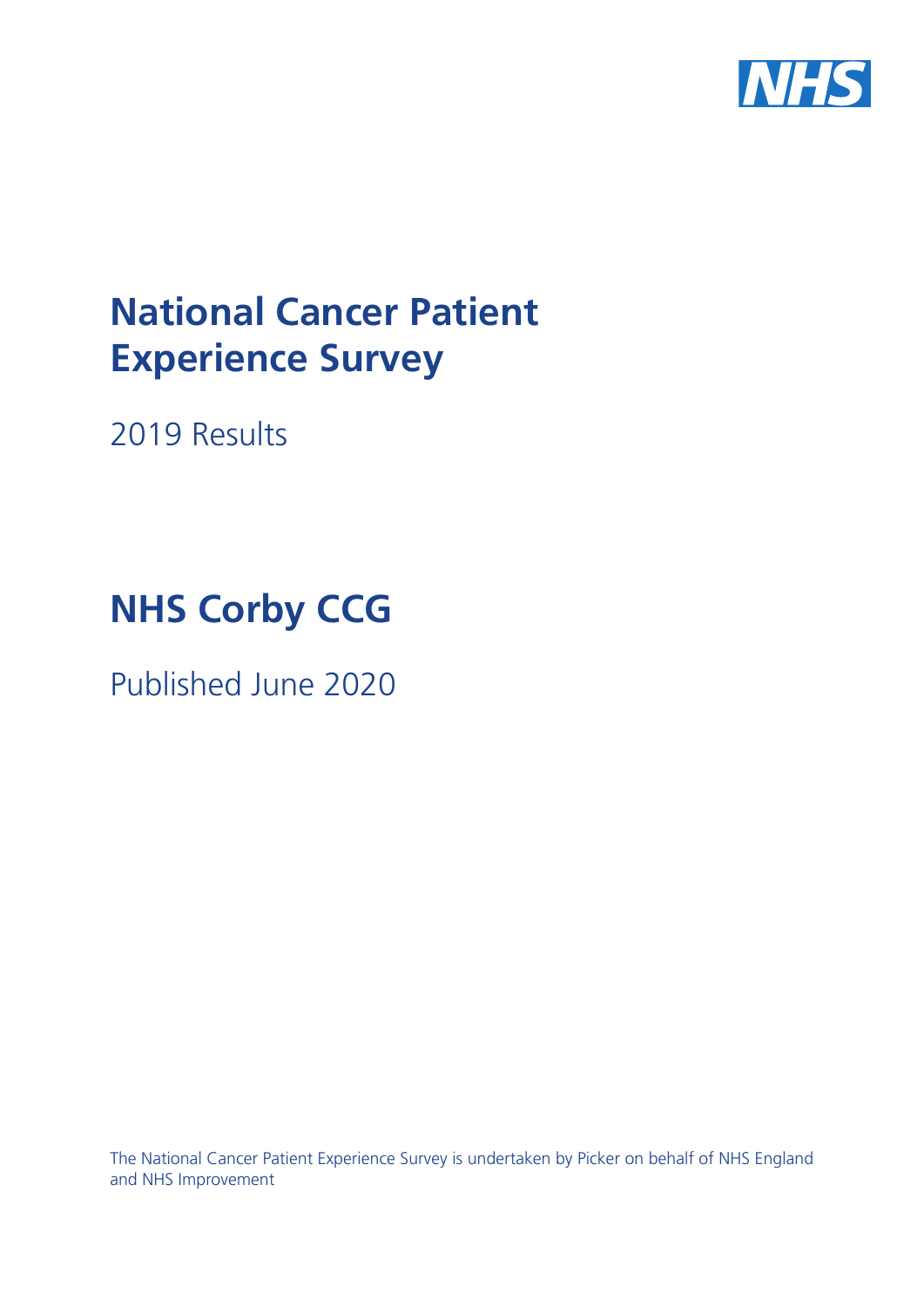# **Executive Summary** Case Mix Adjusted scores

# **Cancer Dashboard Questions**

The following seven questions are included in phase 1 of the Cancer Dashboard developed by Public Health England and NHS England:

Q61. Patient's average rating of care scored from very poor to very good

| $\Omega$ | $\overline{2}$                                                | 3 | 4 | 5 | 6 | 8   | 9 | 10                                                                                            |  |
|----------|---------------------------------------------------------------|---|---|---|---|-----|---|-----------------------------------------------------------------------------------------------|--|
|          |                                                               |   |   |   |   | 8.4 |   |                                                                                               |  |
| 74%      |                                                               |   |   |   |   |     |   | Q18. Patient definitely involved as much as they wanted in decisions about care and treatment |  |
|          |                                                               |   |   |   |   |     |   | Q19. Patient given the name of a CNS who would support them through their treatment           |  |
| 78%      | Q20. Patient found it very or quite easy to contact their CNS |   |   |   |   |     |   |                                                                                               |  |
|          |                                                               |   |   |   |   |     |   | Q39. Patient always felt they were treated with respect and dignity while in hospital         |  |
|          | leaving hospital                                              |   |   |   |   |     |   | Q41. Hospital staff told patient who to contact if worried about condition or treatment after |  |
| 55%      | treatment                                                     |   |   |   |   |     |   | Q55. General practice staff definitely did everything they could to support patient during    |  |

# **Questions Outside Expected Range**

|                                                                                                                  |            | Case Mix Adjusted Scores   |                            |                   |
|------------------------------------------------------------------------------------------------------------------|------------|----------------------------|----------------------------|-------------------|
|                                                                                                                  | 2019 Score | Lower<br>Expected<br>Range | Upper<br>Expected<br>Range | National<br>Score |
| Q6. The length of time waiting for the test to be done was about right                                           | 80%        | 80%                        | 96%                        | 88%               |
| Q13. Patient given easy to understand written information about the type of cancer they<br>had                   | 64%        | 65%                        | 84%                        | 74%               |
| Q22. Hospital staff gave information about support or self-help groups for people with<br>cancer                 | 79%        | 80%                        | 96%                        | 88%               |
| Q23. Hospital staff discussed or gave information about the impact cancer could have on<br>day to day activities | 75%        | 75%                        | 93%                        | 84%               |
| Q44. Cancer doctor had the right documents at patient's last outpatient appointment                              | 89%        | 91%                        | 100%                       | 96%               |
| Q61. Patient's average rating of care scored from very poor to very good                                         | 8.4        | 8.5                        | 9.1                        | 8.8               |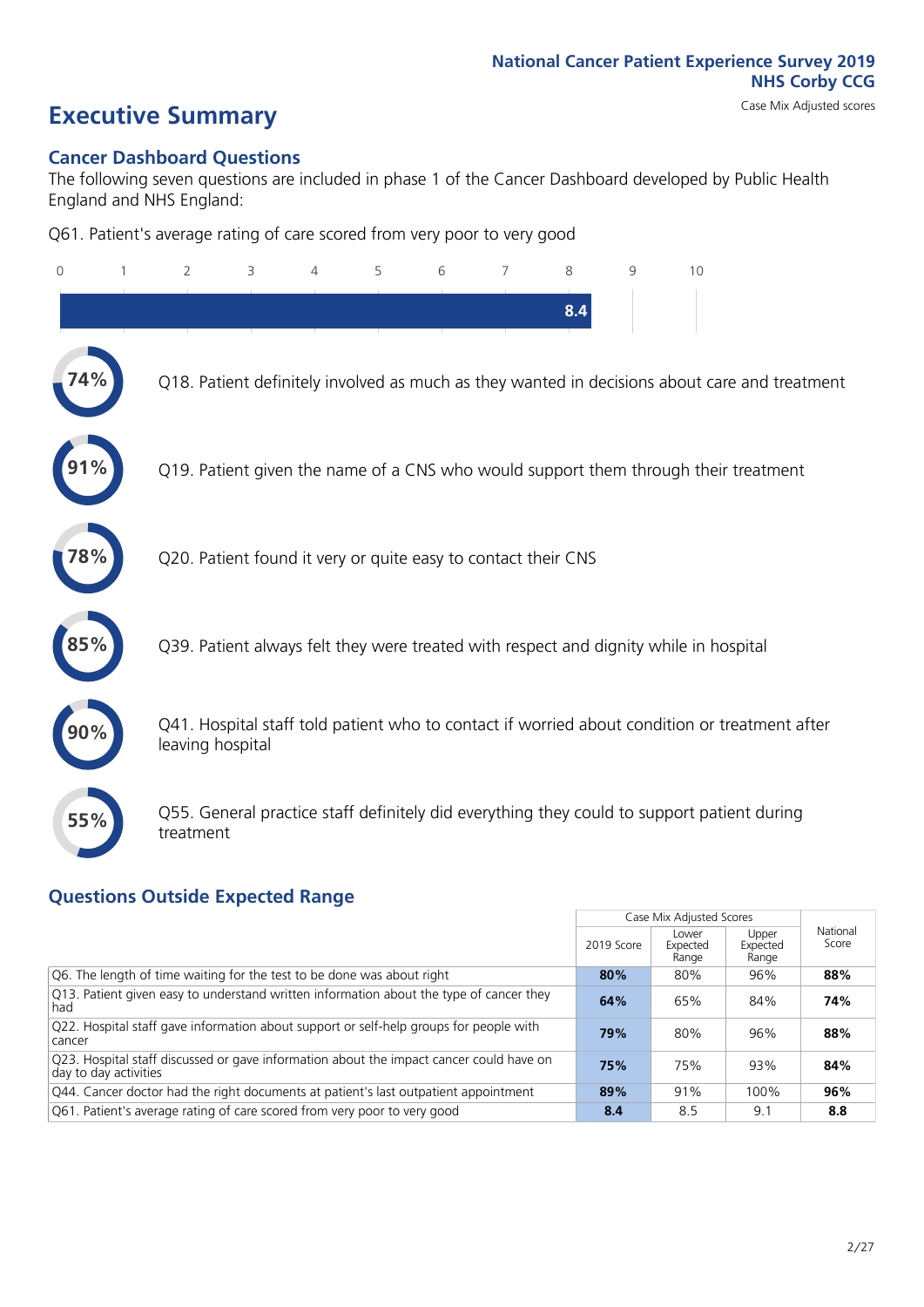# **Introduction**

The National Cancer Patient Experience Survey 2019 is the ninth iteration of the survey first undertaken in 2010. It has been designed to monitor national progress on cancer care; to provide information to drive local quality improvements; to assist commissioners and providers of cancer care; and to inform the work of the various charities and stakeholder groups supporting cancer patients.

The survey was overseen by a national Cancer Patient Experience Advisory Group. This Advisory Group set the principles and objectives of the survey programme and guided questionnaire development. The survey was commissioned and managed by NHS England. The survey provider, Picker, is responsible for designing, running and analysing the survey.

The 2019 survey involved 143 NHS Trusts. Out of 111,366 people, 67,858 people responded to the survey, yielding a response rate of 61%.

# **Methodology**

# **Eligibility, eldwork and survey methods**

The sample for the survey included all adult (aged 16 and over) NHS patients, with a confirmed primary diagnosis of cancer, discharged from an NHS Trust after an inpatient episode or day case attendance for cancer related treatment in the months of April, May and June 2019. The fieldwork for the survey was undertaken between December 2019 and March 2020.

As in the previous four years, the survey used a mixed mode methodology. Questionnaires were sent by post, with two reminders where necessary, but also included an option to complete the questionnaire online. A Freephone helpline and email was available for respondents to opt out, ask questions about the survey, enable them to complete their questionnaire over the phone and provide access to a translation and interpreting facility for those whose first language was not English.

# **Case-mix adjustment**

Both unadjusted and adjusted scores are presented in this report. Case-mix adjusted scores allows us to account for the impact that differing patient populations might have on results. By using the case-mix adjusted estimates we can obtain a greater understanding of how a CCG is performing given their patient population. The factors taken into account in this case-mix adjustment are gender, age, ethnic group, deprivation, and tumour group.

# **Scoring methodology**

Fifty-two questions from the questionnaire are scored as these questions relate directly to patient experience. For all but one question (Q61), scores are presented as the percentage of positive responses out of all scored responses. For Q61, respondents rate their overall care on a scale of 0 to 10, of which the average was calculated for this question's presented score. The percentages in this report have been rounded to the nearest percentage point. Therefore, in some cases the figures do not appear to add up to 100%.

## **Statistical significance**

In the reporting of 2019 results, appropriate statistical tests have been undertaken to identify unadjusted scores for which the change over time is 'statistically significant'. Thirty-seven scored questions in 2019 have been compared with those of 2018 and a statistically significant change between the two years has been reported where identified.

For the scored questions that are comparable beyond 2018, statistically significant change over the five years has also been reported where identified. A statistically significant difference means that the change in the result is very unlikely to have occurred by sampling variation.

## **Suppression**

### **Question-level suppression**

For scores where the base size per question is  $<$ 21, the score will be suppressed and replaced with an asterisk (\*). The base size will include neutral response options.

## **Double suppression**

If any group within a particular sub-group breakdown (such as the tumour group breakdown) has <21 responses, then the figure for this particular group is suppressed and replaced with an asterisk (\*). If there is only one group within the sub-group breakdown that has <21 respondents, and is therefore suppressed, the group with the next lowest number of respondents is also supressed and replaced with an asterisk (\*) (regardless if it is greater than or less than 21).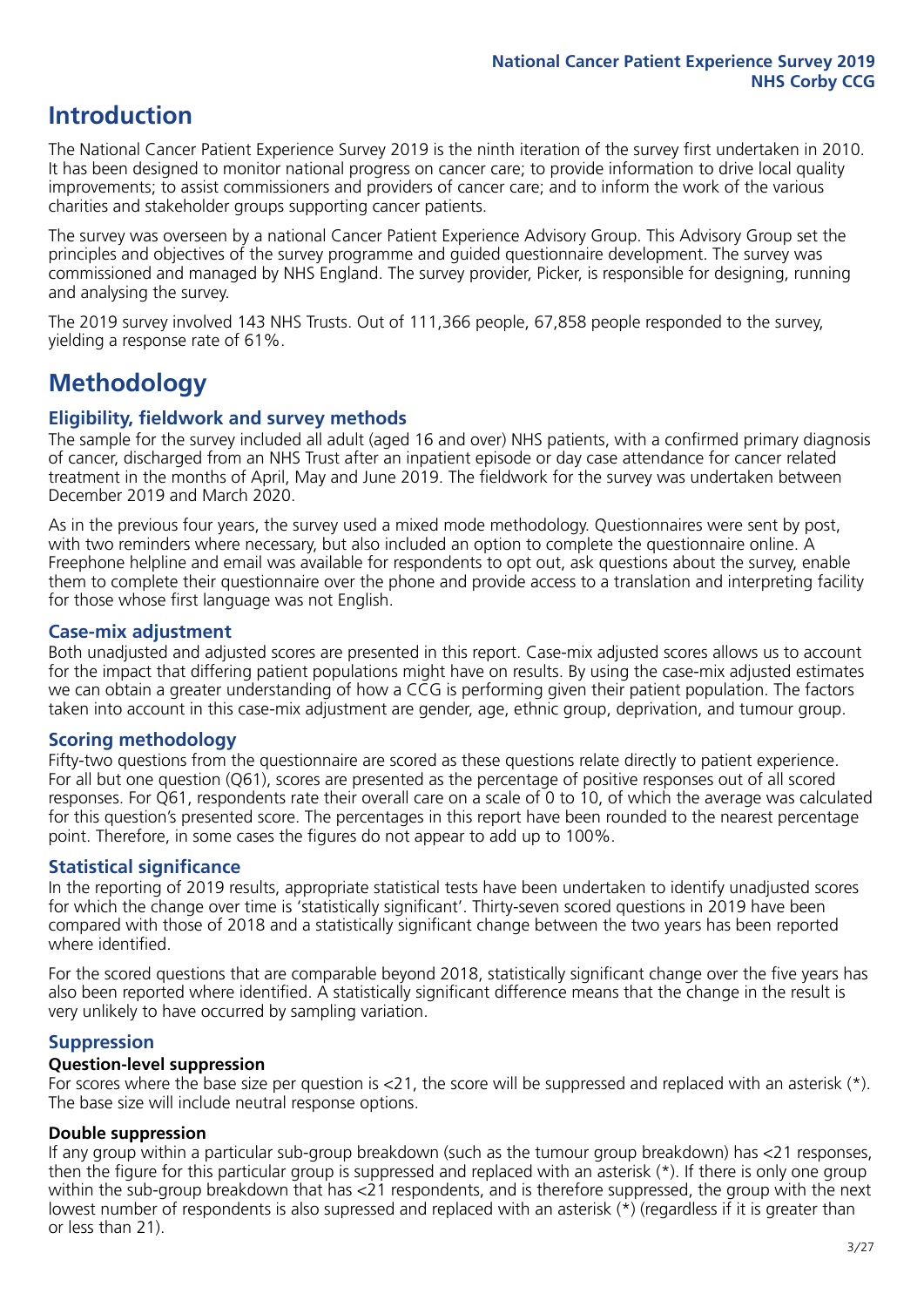# **Understanding the results**

This report shows how this CCG scored for each question in the survey, compared with national results and previous year's results. It is aimed at helping individual CCGs to understand their performance and identify areas for local improvement. Below is a description of the type of results presented within this report and how to understand them.

## **Expected range charts**

The expected range charts in this report show a bar with the lowest and highest score received for each question nationally. Within this bar, an expected range is given (in grey) and a black diamond represents the actual score for this CCG.

CCGs whose score is above the upper limit of the expected range (in the dark blue) are positive outliers, with a score statistically significantly higher than the national mean. This indicates that the CCG performs better than what CCGs of the same size and demographics are expected to perform. The opposite is true if the score is below the lower limit of the expected range (in the light blue); these are negative outliers. For scores within the expected range (in the grey), the score is what we would expect given the CCG's size and demographics.

### **Comparability tables**

The comparability tables show the 2018 and 2019 unadjusted scores for this CCG for each scored question. If there is a significant change from 2018 and 2019 or overall from 2015 to 2019, an arrow will be presented for the direction of change. The adjusted 2019 score will also be presented for each scored question along with the lower and upper expected range and national score. Scores above the upper limit of the expected range will be highlighted dark blue, scores below the lower limit of the expected range will be highlighted light blue, and scores within the lower and upper limit of the expected ranges will be highlighted grey.

## **Tumour type tables**

The tumour type tables show the unadjusted scores for each scored question for each of the 13 tumour groups. The national score for that tumour group is also shown. Unadjusted scores for the same tumour type across different CCGs may not be comparable, as they do not account for the impact that differing patient populations might have on results. Central nervous system is abbreviated as 'CNS' and lower gastrointestinal tract is abbreviated as 'LGT' throughout this report.

## **Year on year charts**

The year on year charts show five columns representing the unadjusted scores of the last five years (2015, 2016, 2017, 2018 and 2019) for each scored question.

#### **Notes on specific questions**

Following the development phase of the 2019 survey, several changes were made to the questionnaire. Six scored questions were amended (Q5, Q18, Q30, Q35, Q56 and Q60) and one non-scored question (Q29) was amended that impacted the comparability of questions Q30 to Q41. Of all questions changed or impacted by change, only Q60 is presented with historical comparisons; though the results should be interpreted with caution.

## **Unadjusted data and case-mix adjusted data**

Unadjusted data should be used to see the actual responses from patients relating to the CCG. Case-mix adjusted data, together with expected ranges, should be used to understand whether the results are significantly higher or lower than national results taking account of the patient mix.

# **Further information**

This research was carried out in accordance with the international standard for organisations conducting social research (accreditation to ISO20252:2012; certificate number GB08/74322). The 2019 survey data has been produced and published in line with the Code of Practice for Official Statistics.

For more information on the methodology, please see the Technical Document. It can be viewed along with the 2019 questionnaire and survey quidance on the website at [www.ncpes.co.uk](https://www.ncpes.co.uk/supporting-documents). For all other outputs at National, Trust, CCG and Cancer Alliance level, please see the PDF reports, Excel tables and dashboards at [www.ncpes.co.uk.](https://www.ncpes.co.uk/current-results)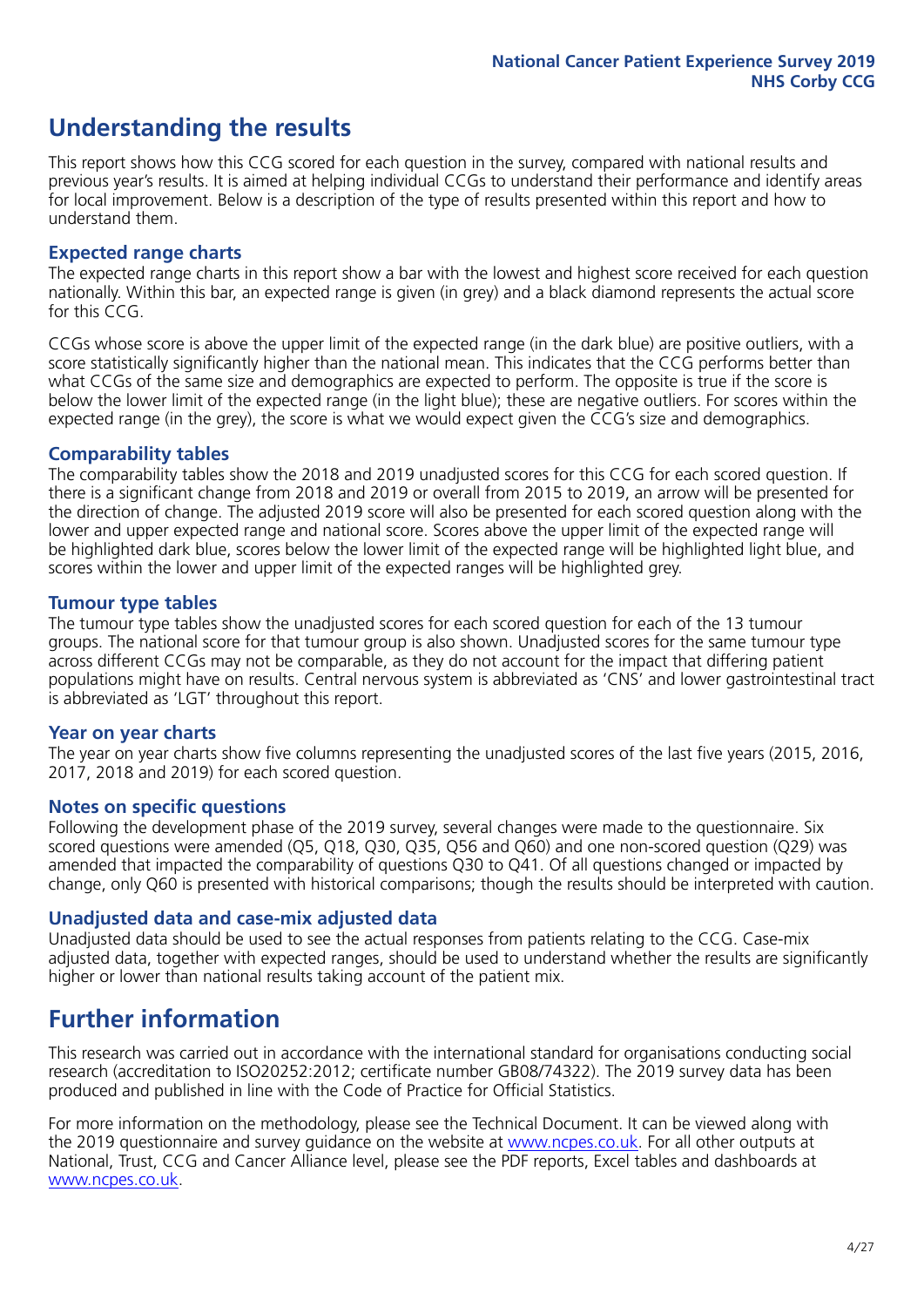# **Response Rate**

# **Overall Response Rate**

87 patients responded out of a total of 153 patients, resulting in a response rate of 57%.

|            | Sample Size | Adjusted<br>Sample | Completed | Response Rate |
|------------|-------------|--------------------|-----------|---------------|
| <b>CCG</b> | 167         | 153                | 87        | 57%           |
| National   | 119.855     | 111,366            | 67,858    | 61%           |

## **Respondents by Survey Type**

|                            | Number of<br>Respondents |
|----------------------------|--------------------------|
| Online                     | 6                        |
| Paper                      | 81                       |
| Phone                      |                          |
| <b>Translation Service</b> |                          |

# **Respondents by Tumour Group**

|                      | Number of<br>Respondents |
|----------------------|--------------------------|
| Brain / CNS          | Ω                        |
| <b>Breast</b>        | 17                       |
| Colorectal / LGT     | 12                       |
| Gynaecological       | 7                        |
| Haematological       | 15                       |
| <b>Head and Neck</b> | 6                        |
| Lung                 | 5                        |
| Prostate             | 9                        |
| Sarcoma              | Ω                        |
| Skin                 | Ω                        |
| <b>Upper Gastro</b>  | $\overline{2}$           |
| Urological           | 5                        |
| Other                | 9                        |

## **Respondents by Age and Gender**

Respondents year of birth has been used to determine age. This information has been amalgamated into 8 age bands. The age and gender distribution for the CCG was as follows:

|        | Age 16-24 | Age 25-34 | Age 35-44 | Age 45-54 | Age 55-64 | Age 65-74 | Age 75-84 | Age 85+ | Total |
|--------|-----------|-----------|-----------|-----------|-----------|-----------|-----------|---------|-------|
| Male   |           |           |           |           |           | 18        |           |         | 39    |
| Female |           |           |           |           | $\circ$   | 16        | 8         |         | 48    |
| Total  |           |           |           | 1 ว       | 19        | 34        |           |         | 87    |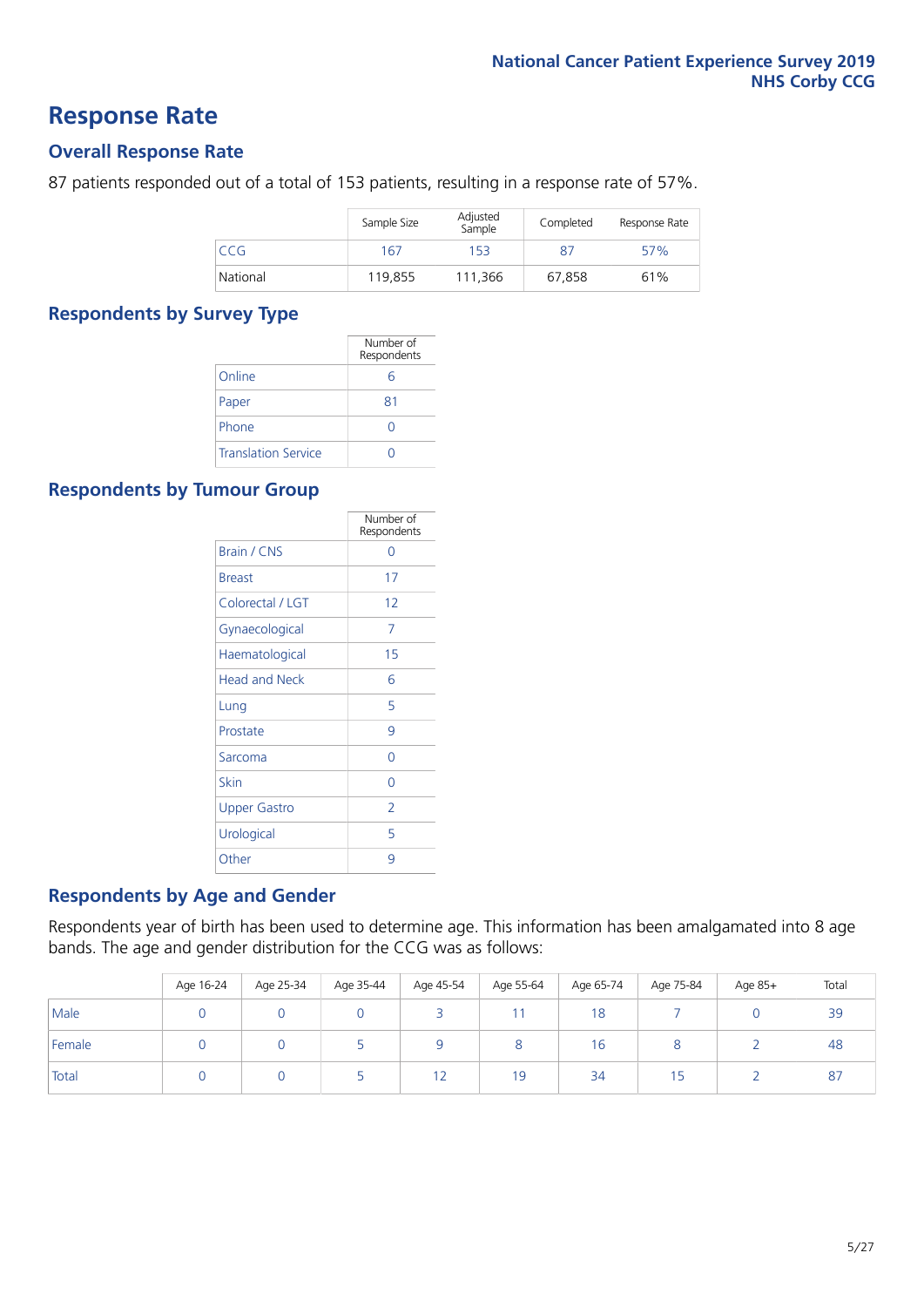# **Expected Range Charts**

| Lower Expected Range<br>Average                                                                                                                                                                                                                                                                                                                                                                                                                                                                                             | Upper Expected Range<br>Case Mix Adjusted Score |     |         |     |     |     |            |                          |                   |     |          |
|-----------------------------------------------------------------------------------------------------------------------------------------------------------------------------------------------------------------------------------------------------------------------------------------------------------------------------------------------------------------------------------------------------------------------------------------------------------------------------------------------------------------------------|-------------------------------------------------|-----|---------|-----|-----|-----|------------|--------------------------|-------------------|-----|----------|
| <b>SEEING YOUR GP</b><br>Q1. Saw GP once or twice before being told they needed to go to<br>hospital<br>Q2. Patient thought they were seen as soon as necessary                                                                                                                                                                                                                                                                                                                                                             | 0%                                              | 10% | 20%     | 30% | 40% | 50% | 60%        | 70%                      | 80%<br>80%<br>82% |     | 90% 100% |
| <b>DIAGNOSTIC TESTS</b><br>Q5. Received all the information needed about the test<br>Q6. The length of time waiting for the test to be done was about<br>right<br>Q7. Test results explained in completely understandable way                                                                                                                                                                                                                                                                                               | 0%                                              | 10% | 20%     | 30% | 40% | 50% | 60%        | 70%<br>71%               | 80%<br>80%        | 93% | 90% 100% |
| FINDING OUT WHAT WAS WRONG WITH YOU<br>Q10. Patient told they could bring a family member or friend when<br>first told they had cancer<br>Q11. Patient felt they were told sensitively that they had cancer<br>Q12. Patient completely understood the explanation of what was<br>wrong<br>Q13. Patient given easy to understand written information about<br>the type of cancer they had                                                                                                                                    | 0%                                              | 10% | 20%     | 30% | 40% | 50% | 60%<br>64% | 70%<br>71%<br>72%        | 80%<br>84%        |     | 90% 100% |
| <b>DECIDING THE BEST TREATMENT FOR YOU</b><br>Q14. Patient felt that treatment options were completely explained<br>Q15. Patient felt possible side effects were definitely explained in<br>an understandable way<br>Q16. Patient definitely given practical advice and support in dealing<br>with side effects of treatment<br>Q17. Patient definitely told about side effects that could affect<br>them in the future<br>Q18. Patient definitely involved as much as they wanted in<br>decisions about care and treatment | 0%                                              | 10% | 20%     | 30% | 40% | 50% | 60%<br>58% | 70%<br>72%<br>69%<br>74% | 80%<br>83%        |     | 90% 100% |
| <b>CLINICAL NURSE SPECIALIST (CNS)</b><br>Q19. Patient given the name of a CNS who would support them<br>through their treatment<br>Q20. Patient found it very or quite easy to contact their CNS<br>Q21. Patient got understandable answers to important questions<br>all or most of the time                                                                                                                                                                                                                              | 0%                                              |     | 10% 20% | 30% | 40% | 50% | 60%        | 70%                      | 80%<br>78%<br>83% | 91% | 90% 100% |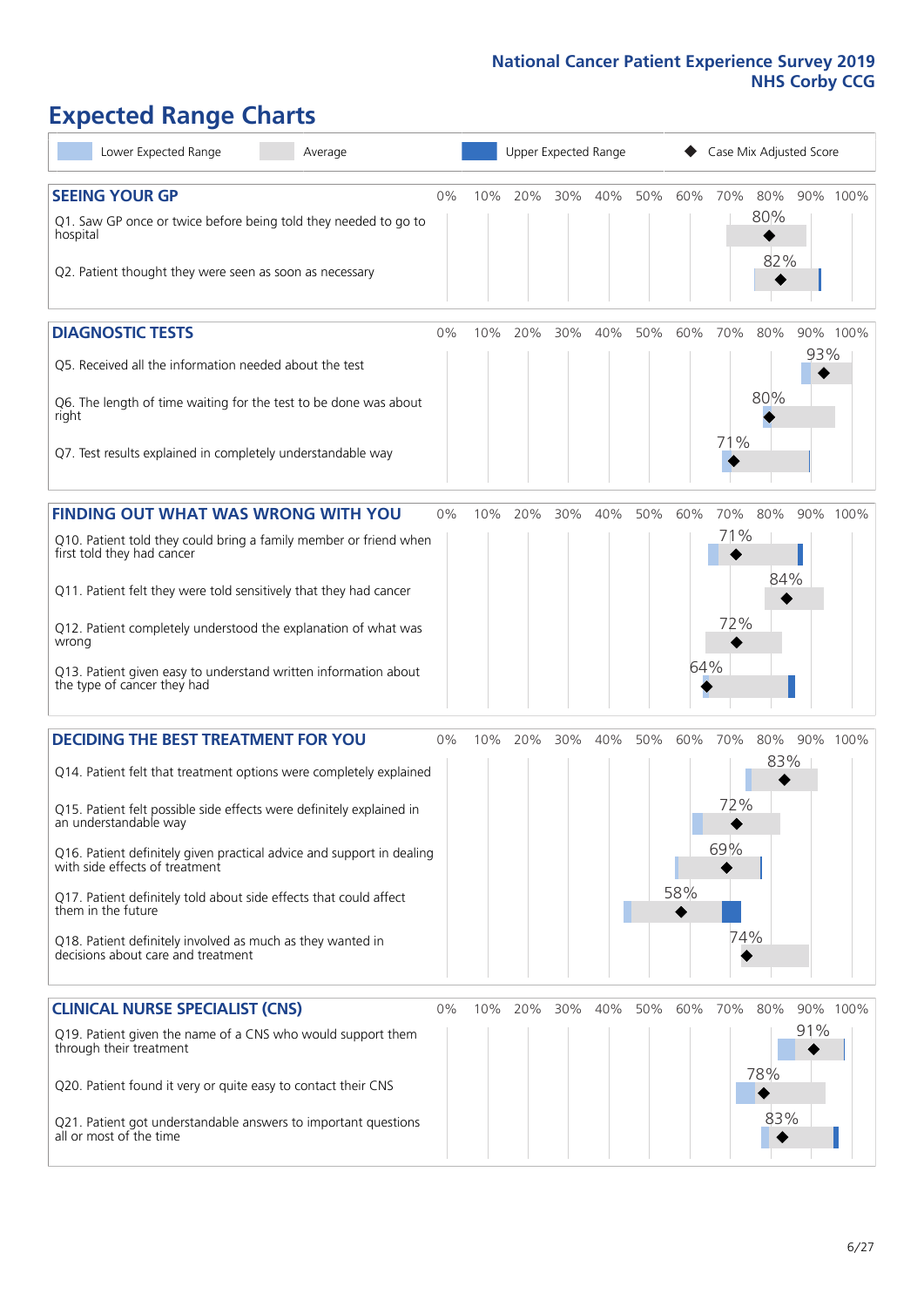# **Expected Range Charts**

| Lower Expected Range<br>Average                                                                                   |    | Upper Expected Range<br>Case Mix Adjusted Score |         |     |     |     |     |     |            |     |          |
|-------------------------------------------------------------------------------------------------------------------|----|-------------------------------------------------|---------|-----|-----|-----|-----|-----|------------|-----|----------|
| <b>SUPPORT FOR PEOPLE WITH CANCER</b>                                                                             | 0% | 10%                                             | 20%     | 30% | 40% | 50% | 60% | 70% | 80%<br>79% |     | 90% 100% |
| Q22. Hospital staff gave information about support or self-help<br>groups for people with cancer                  |    |                                                 |         |     |     |     |     |     |            |     |          |
| Q23. Hospital staff discussed or gave information about the impact<br>cancer could have on day to day activities  |    |                                                 |         |     |     |     |     | 75% |            |     |          |
| Q24. Hospital staff gave information on getting financial help or<br>possible benefits                            |    |                                                 |         |     |     | 52% |     |     |            |     |          |
| Q25. Hospital staff told patient they could get free prescriptions                                                |    |                                                 |         |     |     |     |     |     | 82%        |     |          |
| <b>OPERATIONS</b>                                                                                                 | 0% | 10%                                             | 20%     | 30% | 40% | 50% | 60% | 70% | 80%        |     | 90% 100% |
| Q27. Beforehand, patient had all the information needed about the<br>operation                                    |    |                                                 |         |     |     |     |     |     |            |     | 98%      |
| Q28. Afterwards, staff completely explained how operation had<br>gone in understandable way                       |    |                                                 |         |     |     |     |     | 72% |            |     |          |
| <b>HOSPITAL CARE AS AN INPATIENT</b>                                                                              | 0% |                                                 | 10% 20% | 30% | 40% | 50% | 60% | 70% | 80%        |     | 90% 100% |
| Q30. Hospital staff didn't talk in front of patient as if patient wasn't<br>there                                 |    |                                                 |         |     |     |     |     |     | 84%        |     |          |
| Q31. Patient had confidence and trust in all doctors treating them                                                |    |                                                 |         |     |     |     |     |     | 81%        |     |          |
| Q32. Patient's family or someone close definitely felt able to talk to<br>a doctor                                |    |                                                 |         |     |     |     |     | 70% |            |     |          |
| Q33. Patient had confidence and trust in all the ward nurses<br>treating them                                     |    |                                                 |         |     |     |     |     |     | 80%        |     |          |
| Q34. Patient thought there were always or nearly always enough<br>nurses on duty to care for them                 |    |                                                 |         |     |     |     |     | 70% |            |     |          |
| Q35. All hospital staff asked patient what name they prefer to be<br>called by                                    |    |                                                 |         |     |     |     |     |     | 79%        |     |          |
| Q36. Patient always given enough privacy when discussing<br>condition or treatment                                |    |                                                 |         |     |     |     |     |     |            | 87% |          |
| Q37. Patient definitely found hospital staff to discuss worries or<br>fears during their inpatient visit          |    |                                                 |         |     |     |     | 56% |     |            |     |          |
| Q38. Hospital staff definitely did everything they could to help<br>control pain                                  |    |                                                 |         |     |     |     |     | 73% |            |     |          |
| Q39. Patient always felt they were treated with respect and dignity<br>while in hospital                          |    |                                                 |         |     |     |     |     |     | 85%        |     |          |
| Q40. Patient given clear written information about what should or<br>should not do after leaving hospital         |    |                                                 |         |     |     |     |     |     | 83%        |     |          |
| Q41. Hospital staff told patient who to contact if worried about<br>condition or treatment after leaving hospital |    |                                                 |         |     |     |     |     |     |            | 90% |          |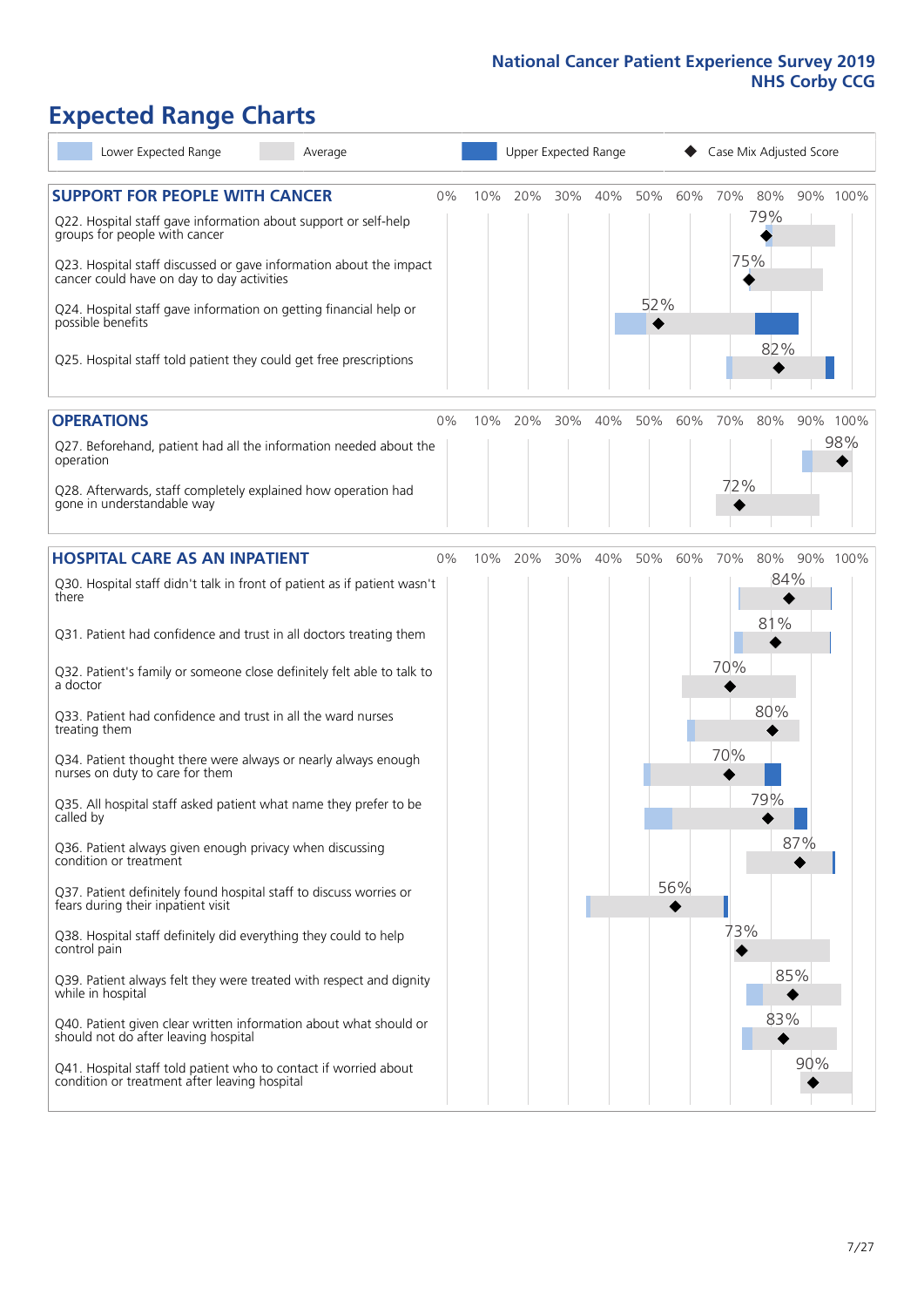# **Expected Range Charts**

| Lower Expected Range<br>Average                                                                                                                                                                                                                                                                                                                                                                                                                                                                                                                                                                                                                                                                        |    |             |                |     | Upper Expected Range |            |                   |     | Case Mix Adjusted Score |     |          |
|--------------------------------------------------------------------------------------------------------------------------------------------------------------------------------------------------------------------------------------------------------------------------------------------------------------------------------------------------------------------------------------------------------------------------------------------------------------------------------------------------------------------------------------------------------------------------------------------------------------------------------------------------------------------------------------------------------|----|-------------|----------------|-----|----------------------|------------|-------------------|-----|-------------------------|-----|----------|
| <b>HOSPITAL CARE AS A DAY PATIENT / OUTPATIENT 0%</b><br>Q43. Patient definitely found hospital staff to discuss worries or<br>fears during their outpatient or day case visit<br>Q44. Cancer doctor had the right documents at patient's last<br>outpatient appointment<br>Q46. Beforehand patient completely had all information needed<br>about radiotherapy treatment<br>Q47. Patient completely given understandable information about<br>whether radiotherapy was working<br>Q49. Beforehand patient completely had all information needed<br>about chemotherapy treatment<br>Q50. Patient given enough information about whether<br>chemotherapy was working in a completely understandable way |    | 10%         | 20%            | 30% | 40%                  | 50%        | 60%<br>62%<br>65% | 70% | 80%<br>76%              | 89% | 90% 100% |
| <b>HOME CARE AND SUPPORT</b><br>Q51. Hospital staff definitely gave family or someone close all the<br>information needed to help care at home<br>Q52. Patient definitely given enough support from health or social<br>services during treatment<br>Q53. Patient definitely given enough support from health or social<br>services after treatment                                                                                                                                                                                                                                                                                                                                                    | 0% | 10%         | 20%            | 30% | 40%<br>42%           | 50%<br>46% | 60%<br>64%        | 70% | 80%                     |     | 90% 100% |
| <b>CARE FROM YOUR GENERAL PRACTICE</b><br>Q54. GP given enough information about patient's condition and<br>treatment<br>Q55. General practice staff definitely did everything they could to<br>support patient during treatment                                                                                                                                                                                                                                                                                                                                                                                                                                                                       | 0% | 10%         | 20%            | 30% | 40%                  | 50%        | 60%<br>55%        | 70% | 80%                     | 94% | 90% 100% |
| <b>YOUR OVERALL NHS CARE</b><br>Q56. Different people treating and caring for patient always work<br>well together to give best possible care<br>Q57. Patient given a care plan<br>Q58. Overall the administration of care was good or very good<br>Q59. Patient felt length of time for attending clinics and<br>appointments for cancer was about right<br>Q60. Someone discussed with patient whether they would like to<br>take part in cancer research                                                                                                                                                                                                                                            | 0% | 10%         | 20%<br>20%     | 30% | 40%<br>35%           | 50%        | 60%<br>65%<br>61% | 70% | 80%<br>82%              |     | 90% 100% |
| Q61. Patient's average rating of care scored from very poor to very<br>good                                                                                                                                                                                                                                                                                                                                                                                                                                                                                                                                                                                                                            | 0  | $\mathbf 1$ | $\overline{2}$ | 3   | 4                    | 5          | 6                 | 7   | 8<br>8.4                | 9   | 10       |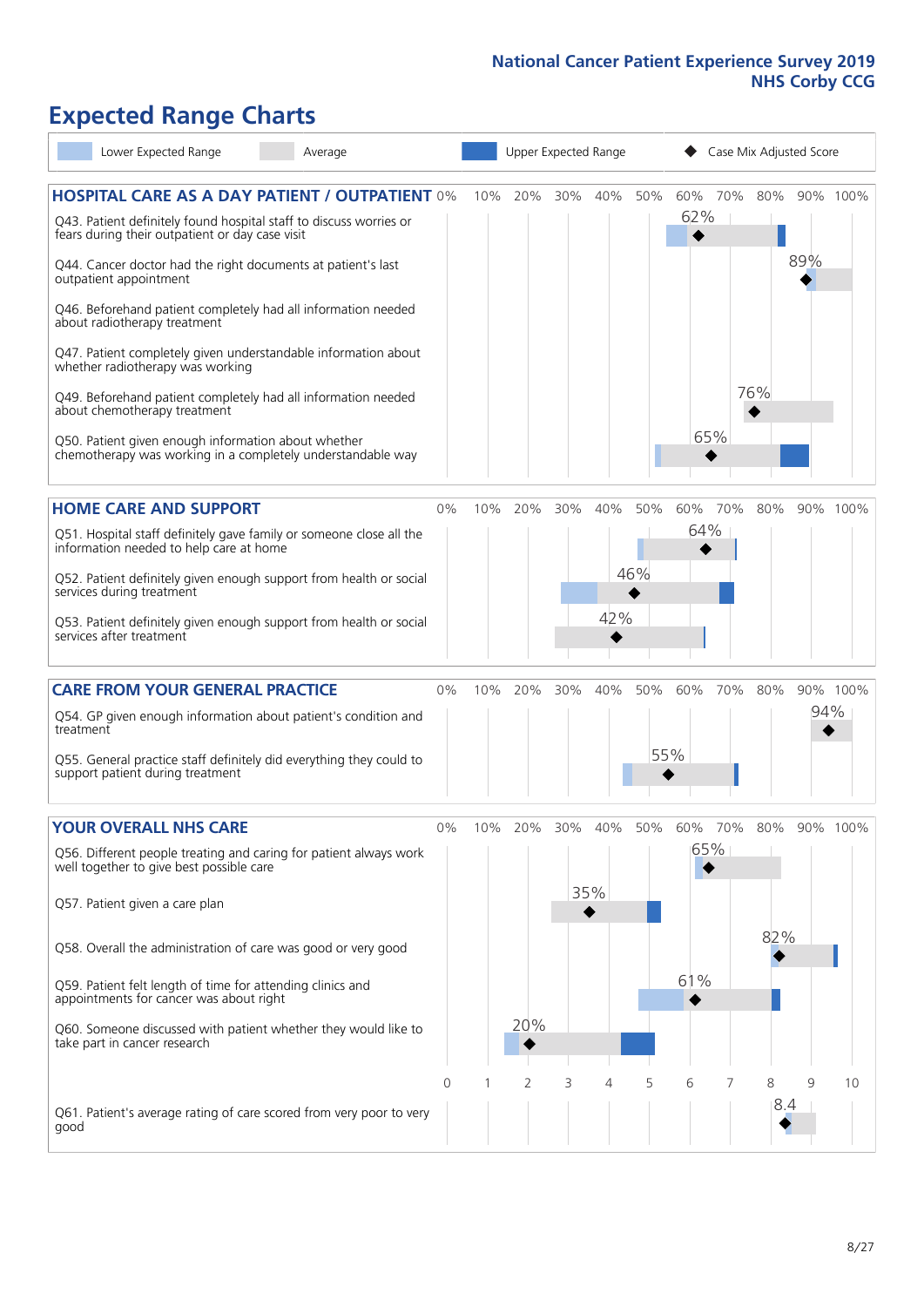# **Comparability Tables**

\* Indicates where a score has been suppressed because there are less than 21 responses.

\*\* No score available for 2018.

 $\triangle$  or  $\nabla$ 

Change 2018-2019: Indicates where 2019 score is significantly higher or lower than 2018 score Change Overall: Indicates significant change overall (2015, 2016, 2017, 2018 and 2019).

Adjusted Score below Lower Expected Range Adjusted Score between Upper and Lower Expected Ranges Adjusted Score above Upper

Expected Range

|                                                                             | Case Mix Adjusted Scores<br>Unadjusted Scores |               |           |               |                                                      |         |               |                                     |                |                   |
|-----------------------------------------------------------------------------|-----------------------------------------------|---------------|-----------|---------------|------------------------------------------------------|---------|---------------|-------------------------------------|----------------|-------------------|
|                                                                             | 2018<br>n                                     | 2018<br>Score | 2019<br>n | 2019<br>Score | $\sqrt{C}$ Change $ $ Change $ $<br>$2018 -$<br>2019 | Overall | 2019<br>Score | Lower<br>Expected Expected<br>Range | Upper<br>Range | National<br>Score |
| <b>SEEING YOUR GP</b>                                                       |                                               |               |           |               |                                                      |         |               |                                     |                |                   |
| Q1. Saw GP once or twice before being told they needed to go<br>to hospital | 56                                            | 79%           | 64        | 78%           |                                                      |         | 80%           | 69%                                 | 89%            | 79%               |
| Q2. Patient thought they were seen as soon as necessary                     | 68                                            | 81%           | 83        | 82%           |                                                      |         | 82%           | 76%                                 | 92%            | 84%               |
| <b>DIAGNOSTIC TESTS</b>                                                     |                                               |               |           |               |                                                      |         |               |                                     |                |                   |

| Q5. Received all the information needed about the test                    | $***$ | **  | 68 | 93% |  | 93% | 90% | 100% | 95% |
|---------------------------------------------------------------------------|-------|-----|----|-----|--|-----|-----|------|-----|
| Q6. The length of time waiting for the test to be done was<br>about right | 63    | 90% | 66 | 79% |  | 80% | 80% | 96%  | 88% |
| Q7. Test results explained in completely understandable way               | 64    | 77% | 68 | 71% |  | 71% | 70% | 89%  | 80% |

| <b>FINDING OUT WHAT WAS WRONG WITH YOU</b>                                                      |    |     |    |     |     |     |     |     |
|-------------------------------------------------------------------------------------------------|----|-----|----|-----|-----|-----|-----|-----|
| Q10. Patient told they could bring a family member or friend<br>when first told they had cancer | 67 | 87% | 80 | 71% | 71% | 67% | 87% | 77% |
| Q11. Patient felt they were told sensitively that they had cancer                               | 69 | 86% | 87 | 84% | 84% | 78% | 93% | 86% |
| Q12. Patient completely understood the explanation of what<br>was wrong                         | 70 | 76% | 85 | 71% | 72% | 64% | 83% | 73% |
| Q13. Patient given easy to understand written information<br>about the type of cancer they had  | 65 | 71% |    | 65% | 64% | 65% | 84% | 74% |

| <b>DECIDING THE BEST TREATMENT FOR YOU</b>                                                           |      |       |    |     |     |     |     |     |
|------------------------------------------------------------------------------------------------------|------|-------|----|-----|-----|-----|-----|-----|
| Q14. Patient felt that treatment options were completely<br>explained                                | 60   | 83%   | 79 | 84% | 83% | 75% | 92% | 83% |
| Q15. Patient felt possible side effects were definitely explained<br>in an understandable way        | 68   | 76%   | 83 | 72% | 72% | 63% | 82% | 73% |
| Q16. Patient definitely given practical advice and support in dealing with side effects of treatment | 69   | 80%   | 83 | 70% | 69% | 57% | 77% | 67% |
| Q17. Patient definitely told about side effects that could affect<br>them in the future              | 65   | 54%   | 75 | 59% | 58% | 46% | 68% | 57% |
| Q18. Patient definitely involved as much as they wanted in<br>decisions about care and treatment     | $**$ | $* *$ | 83 | 73% | 74% | 73% | 89% | 81% |

| <b>CLINICAL NURSE SPECIALIST (CNS)</b>                                                    |    |     |    |     |     |     |     |     |
|-------------------------------------------------------------------------------------------|----|-----|----|-----|-----|-----|-----|-----|
| [Q19. Patient given the name of a CNS who would support them<br>through their treatment   | 68 | 91% | 80 | 91% | 91% | 86% | 98% | 92% |
| Q20. Patient found it very or quite easy to contact their CNS                             | 58 | 86% | 68 | 78% | 78% | 76% | 93% | 85% |
| Q21. Patient got understandable answers to important<br>questions all or most of the time | 54 | 85% | 66 | 82% | 83% | 79% | 95% | 87% |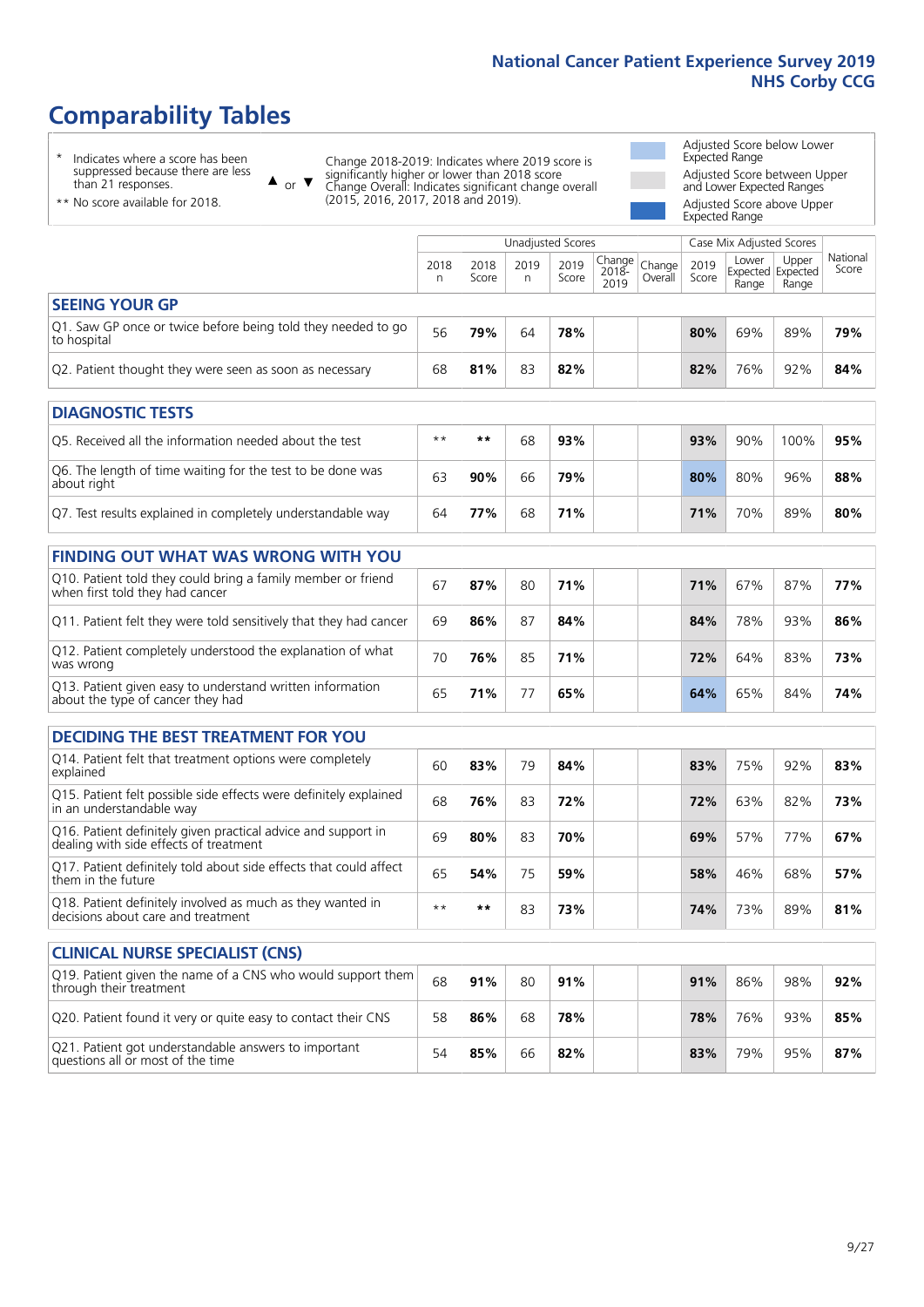# **Comparability Tables**

\* Indicates where a score has been suppressed because there are less than 21 responses.

\*\* No score available for 2018.

 $\triangle$  or  $\nabla$ 

Change 2018-2019: Indicates where 2019 score is significantly higher or lower than 2018 score Change Overall: Indicates significant change overall (2015, 2016, 2017, 2018 and 2019).

Adjusted Score below Lower Expected Range Adjusted Score between Upper and Lower Expected Ranges Adjusted Score above Upper Expected Range

|                                                                                                                   |              |               |            | <b>Unadjusted Scores</b> |                            |                   |               | Case Mix Adjusted Scores            |                |                   |
|-------------------------------------------------------------------------------------------------------------------|--------------|---------------|------------|--------------------------|----------------------------|-------------------|---------------|-------------------------------------|----------------|-------------------|
|                                                                                                                   | 2018<br>n    | 2018<br>Score | 2019<br>n. | 2019<br>Score            | Change<br>$2018 -$<br>2019 | Change<br>Overall | 2019<br>Score | Lower<br>Expected Expected<br>Range | Upper<br>Range | National<br>Score |
| <b>SUPPORT FOR PEOPLE WITH CANCER</b>                                                                             |              |               |            |                          |                            |                   |               |                                     |                |                   |
| Q22. Hospital staff gave information about support or self-help<br>groups for people with cancer                  | 53           | 75%           | 67         | 79%                      |                            |                   | 79%           | 80%                                 | 96%            | 88%               |
| Q23. Hospital staff discussed or gave information about the<br>impact cancer could have on day to day activities  | 49           | 78%           | 64         | 75%                      |                            |                   | 75%           | 75%                                 | 93%            | 84%               |
| Q24. Hospital staff gave information on getting financial help or<br>possible benefits                            | 48           | 58%           | 51         | 53%                      |                            |                   | 52%           | 49%                                 | 76%            | 63%               |
| Q25. Hospital staff told patient they could get free prescriptions                                                | 36           | 94%           | 43         | 81%                      |                            |                   | 82%           | 70%                                 | 93%            | 82%               |
| <b>OPERATIONS</b>                                                                                                 |              |               |            |                          |                            |                   |               |                                     |                |                   |
| Q27. Beforehand, patient had all the information needed about<br>the operation                                    | 36           | 97%           | 39         | 97%                      |                            |                   | 98%           | 90%                                 | 100%           | 96%               |
| Q28. Afterwards, staff completely explained how operation had<br>gone in understandable way                       | 35           | 89%           | 39         | 72%                      |                            |                   | 72%           | 66%                                 | 92%            | 79%               |
| <b>HOSPITAL CARE AS AN INPATIENT</b>                                                                              |              |               |            |                          |                            |                   |               |                                     |                |                   |
| Q30. Hospital staff didn't talk in front of patient as if patient<br>wasn't there                                 | $**$         | **            | 42         | 83%                      |                            |                   | 84%           | 72%                                 | 95%            | 84%               |
| Q31. Patient had confidence and trust in all doctors treating<br>them                                             | $* *$        | **            | 45         | 80%                      |                            |                   | 81%           | 73%                                 | 95%            | 84%               |
| Q32. Patient's family or someone close definitely felt able to talk<br>to a doctor                                | $**$         | $***$         | 39         | 69%                      |                            |                   | 70%           | 58%                                 | 86%            | 72%               |
| Q33. Patient had confidence and trust in all the ward nurses<br>treating them                                     | $\star\star$ | **            | 44         | 80%                      |                            |                   | 80%           | 61%                                 | 87%            | 74%               |
| Q34. Patient thought there were always or nearly always<br>enough nurses on duty to care for them                 | $* *$        | $***$         | 44         | 68%                      |                            |                   | 70%           | 50%                                 | 79%            | 64%               |
| Q35. All hospital staff asked patient what name they prefer to<br>be called by                                    | $**$         | **            | 42         | 79%                      |                            |                   | 79%           | 56%                                 | 86%            | 71%               |
| Q36. Patient always given enough privacy when discussing<br>condition or treatment                                | $* *$        | $***$         | 44         | 86%                      |                            |                   | 87%           | 74%                                 | 95%            | 85%               |
| Q37. Patient definitely found hospital staff to discuss worries or<br>fears during their inpatient visit          | $\star\star$ | **            | 35         | 57%                      |                            |                   | 56%           | 35%                                 | 68%            | 52%               |
| Q38. Hospital staff definitely did everything they could to help<br>control pain                                  | $* *$        | $***$         | 39         | 72%                      |                            |                   | 73%           | 71%                                 | 95%            | 83%               |
| Q39. Patient always felt they were treated with respect and<br>dignity while in hospital                          | $* *$        | **            | 44         | 84%                      |                            |                   | 85%           | 78%                                 | 97%            | 88%               |
| Q40. Patient given clear written information about what should<br>or should not do after leaving hospital         | $* *$        | $***$         | 43         | 84%                      |                            |                   | 83%           | 76%                                 | 96%            | 86%               |
| Q41. Hospital staff told patient who to contact if worried about<br>condition or treatment after leaving hospital | $**$         | **            | 42         | 90%                      |                            |                   | 90%           | 87%                                 | 100%           | 94%               |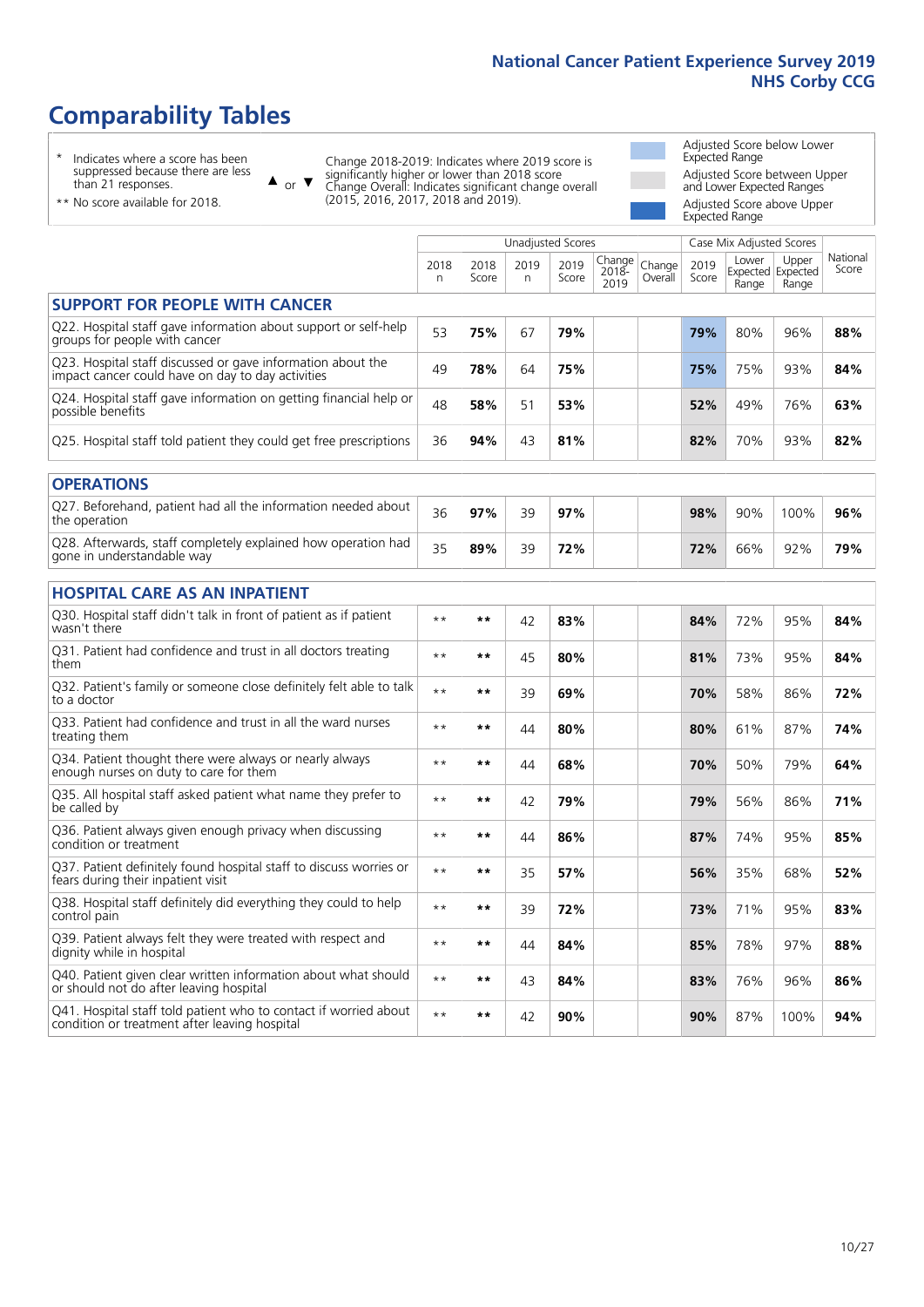# **Comparability Tables**

\* Indicates where a score has been suppressed because there are less than 21 responses.

\*\* No score available for 2018.

 $\triangle$  or  $\nabla$ 

Change 2018-2019: Indicates where 2019 score is significantly higher or lower than 2018 score Change Overall: Indicates significant change overall (2015, 2016, 2017, 2018 and 2019).

Adjusted Score below Lower Expected Range Adjusted Score between Upper and Lower Expected Ranges Adjusted Score above Upper Expected Range

|                                                                                                                       |              |               | <b>Unadjusted Scores</b> |               |                         |                   |               | Case Mix Adjusted Scores |                                     |                   |
|-----------------------------------------------------------------------------------------------------------------------|--------------|---------------|--------------------------|---------------|-------------------------|-------------------|---------------|--------------------------|-------------------------------------|-------------------|
|                                                                                                                       | 2018<br>n    | 2018<br>Score | 2019<br>$\mathsf{n}$     | 2019<br>Score | Change<br>2018-<br>2019 | Change<br>Overall | 2019<br>Score | Lower<br>Range           | Upper<br>Expected Expected<br>Range | National<br>Score |
| <b>HOSPITAL CARE AS A DAY PATIENT / OUTPATIENT</b>                                                                    |              |               |                          |               |                         |                   |               |                          |                                     |                   |
| Q43. Patient definitely found hospital staff to discuss worries or<br>fears during their outpatient or day case visit | 56           | 75%           | 63                       | 63%           |                         |                   | 62%           | 59%                      | 82%                                 | 71%               |
| Q44. Cancer doctor had the right documents at patient's last<br>outpatient appointment                                | 62           | 92%           | 70                       | 89%           |                         |                   | 89%           | 91%                      | 100%                                | 96%               |
| Q46. Beforehand patient completely had all information needed<br>about radiotherapy treatment                         | 13           | $\star$       | 19                       | $\star$       |                         |                   | $\star$       |                          |                                     | 86%               |
| Q47. Patient completely given understandable information<br>about whether radiotherapy was working                    | 10           | $\star$       | 16                       | $\star$       |                         |                   | $\star$       |                          |                                     | 60%               |
| Q49. Beforehand patient completely had all information needed<br>about chemotherapy treatment                         | 36           | 83%           | 41                       | 76%           |                         |                   | 76%           | 73%                      | 95%                                 | 84%               |
| Q50. Patient given enough information about whether<br>chemotherapy was working in a completely understandable way    | 33           | 67%           | 39                       | 64%           |                         |                   | 65%           | 53%                      | 82%                                 | 68%               |
| <b>HOME CARE AND SUPPORT</b>                                                                                          |              |               |                          |               |                         |                   |               |                          |                                     |                   |
| Q51. Hospital staff definitely gave family or someone close all<br>the information needed to help care at home        | 56           | 57%           | 72                       | 64%           |                         |                   | 64%           | 48%                      | 71%                                 | 60%               |
| Q52. Patient definitely given enough support from health or<br>social services during treatment                       | 41           | 54%           | 47                       | 45%           |                         |                   | 46%           | 37%                      | 67%                                 | 52%               |
| Q53. Patient definitely given enough support from health or<br>social services after treatment                        | 19           | $\star$       | 28                       | 39%           |                         |                   | 42%           | 27%                      | 63%                                 | 45%               |
| <b>CARE FROM YOUR GENERAL PRACTICE</b>                                                                                |              |               |                          |               |                         |                   |               |                          |                                     |                   |
| Q54. GP given enough information about patient's condition<br>and treatment                                           | 60           | 98%           | 65                       | 94%           |                         |                   | 94%           | 90%                      | 100%                                | 95%               |
| Q55. General practice staff definitely did everything they could<br>to support patient during treatment               | 53           | 58%           | 59                       | 54%           |                         |                   | 55%           | 46%                      | 71%                                 | 58%               |
| <b>YOUR OVERALL NHS CARE</b>                                                                                          |              |               |                          |               |                         |                   |               |                          |                                     |                   |
| Q56. Different people treating and caring for patient always                                                          |              |               |                          |               |                         |                   |               |                          |                                     |                   |
| work well together to give best possible care                                                                         | $\star\star$ | $***$         | 82                       | 65%           |                         |                   | 65%           | 63%                      | 82%                                 | 73%               |
| Q57. Patient given a care plan                                                                                        | 49           | 47%           | 64                       | 36%           |                         |                   | 35%           | 26%                      | 49%                                 | 38%               |
| Q58. Overall the administration of care was good or very good                                                         | 71           | 87%           | 84                       | 82%           |                         |                   | 82%           | 82%                      | 95%                                 | 89%               |
| Q59. Patient felt length of time for attending clinics and<br>appointments for cancer was about right                 | 69           | 64%           | 84                       | 62%           |                         |                   | 61%           | 58%                      | 80%                                 | 69%               |
| Q60. Someone discussed with patient whether they would like<br>to take part in cancer research                        | 67           | 19%           | 77                       | 19%           |                         |                   | 20%           | 18%                      | 43%                                 | 30%               |
| Q61. Patient's average rating of care scored from very poor to<br>very good                                           | 70           | 8.8           | 82                       | 8.4           |                         |                   | 8.4           | 8.5                      | 9.1                                 | 8.8               |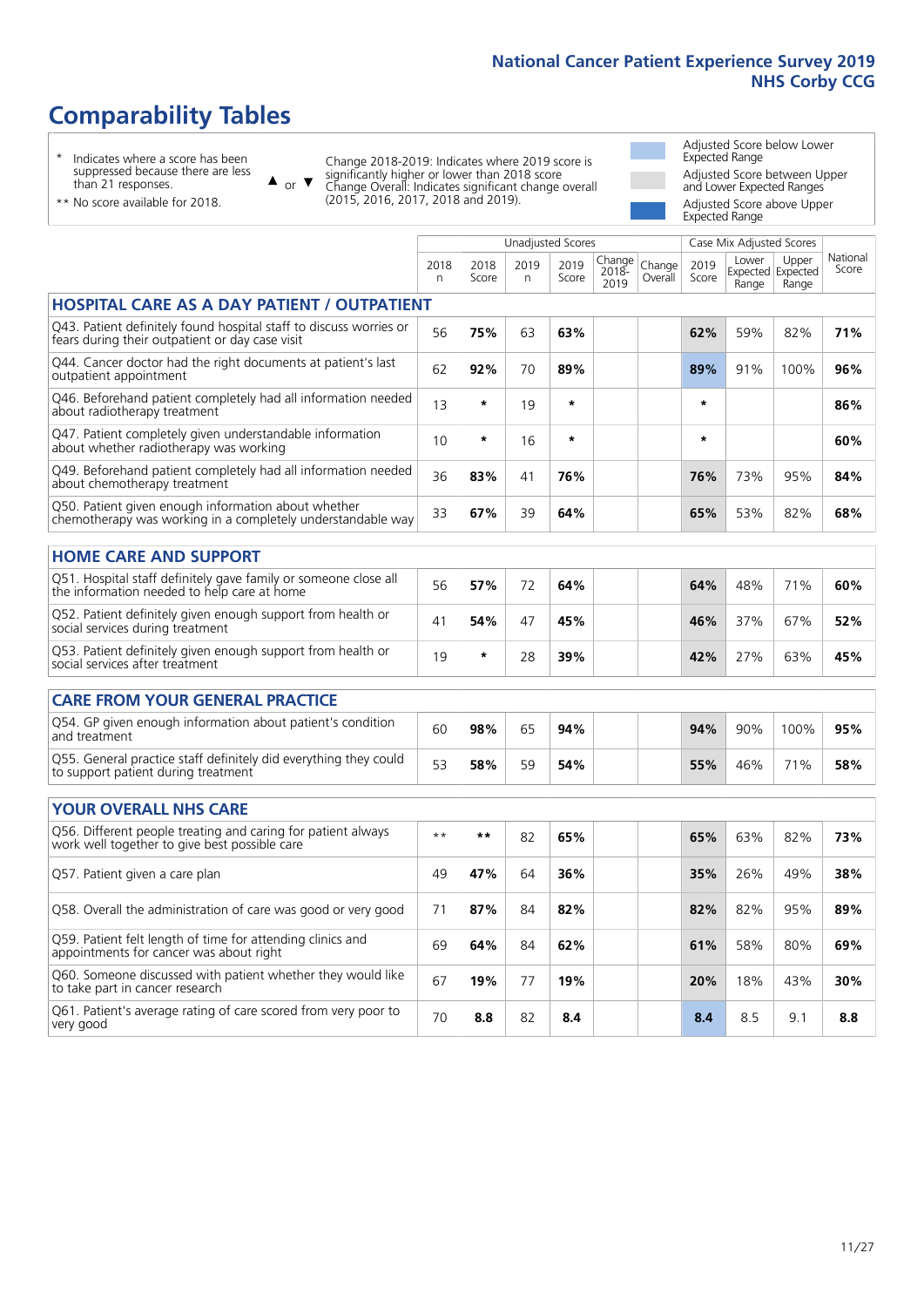- \* Indicates where a score has been suppressed because there are less than 21 responses.
- n.a. Indicates that there were no respondents for that tumour group.

| <b>SEEING YOUR GP</b>                           |            |              |               |            |                    |                |                             |         | <b>Tumour Group</b> |         |      |                 |                                         |         |                |
|-------------------------------------------------|------------|--------------|---------------|------------|--------------------|----------------|-----------------------------|---------|---------------------|---------|------|-----------------|-----------------------------------------|---------|----------------|
|                                                 |            | Brain<br>CNS | <b>Breast</b> | Colorectal | ᠊ᢛ<br>Gynaecologic | Haematological | Head and<br>Neck            | Lung    | Prostate            | Sarcoma | Skin | Upper<br>Gastro | Urologica                               | Other   | All<br>Cancers |
| Q1. Saw GP once or twice before being told they | <b>CCG</b> | n.a.         | $\star$       | $\star$    | $\star$            | $\star$        | $\star$                     | $\star$ | $\star$             | n.a.    | n.a. | $\star$         | $\star$                                 | $\star$ | 78%            |
| needed to go to hospital                        | National   | 59%          |               |            |                    |                | 94% 75% 77% 67% 79% 71% 82% |         |                     |         |      |                 | 71% 90% 74% 83% 74%                     |         | 79%            |
| Q2. Patient thought they were seen as soon as   | <b>CCG</b> | n.a.         | $\star$       | $\star$    | $\star$            | $\star$        | $\star$                     | $\star$ | $\star$             | n.a.    | n.a. | $\star$         | $\star$                                 | $\star$ | 82%            |
| necessary                                       | National   | 79%          |               | 89% 83%    |                    |                |                             |         |                     |         |      |                 | 81% 82% 81% 84% 86% 69% 85% 79% 85% 79% |         | 84%            |

#### **DIAGNOSTIC TESTS** Tumour Group

|                                                   |                                          | Brain<br>CNS | <b>Breast</b> | Colorectal<br>LGT | ᠊ᢛ<br>Gynaecologic | Haematological | Head and<br>Neck | Lung        | Prostate | Sarcoma | Skin | Upper<br>Gastro | rological                                   | Other   | All<br>Cancers |
|---------------------------------------------------|------------------------------------------|--------------|---------------|-------------------|--------------------|----------------|------------------|-------------|----------|---------|------|-----------------|---------------------------------------------|---------|----------------|
| Q5. Received all the information needed about     | <b>CCG</b>                               | n.a.         |               | $\star$           | $\star$            | $\star$        | $\star$          | $\star$     | $\star$  | n.a.    | n.a. | $\star$         | $\star$                                     | $\star$ | 93%            |
| the test                                          | National                                 | 93%          | 95%           | 95%               |                    | 93% 95%        |                  | 93% 95% 95% |          | 93%     | 96%  |                 | 95% 95%                                     | 95%     | 95%            |
| Q6. The length of time waiting for the test to be | <b>CCG</b>                               | n.a.         | $\star$       | $\star$           | $\star$            | $\star$        | $\star$          | $\star$     | $\star$  | n.a.    | n.a. | $\star$         | $\star$                                     | $\star$ | 79%            |
| done was about right                              | National                                 | 84%          | 91%           | 88%               |                    |                |                  |             |          |         |      |                 | 86% 89% 88% 87% 87% 81% 87% 84% 87% 86% 88% |         |                |
| Q7. Test results explained in completely          | <b>CCG</b>                               | n.a.         | $\star$       | $\star$           | $\star$            | $\star$        | $\star$          | $\star$     | $\star$  | n.a.    | n.a. | $\star$         | $\star$                                     | $\star$ | 71%            |
| understandable way                                | National 71% 83% 82% 77% 77% 79% 80% 80% |              |               |                   |                    |                |                  |             |          |         |      |                 | 78% 84% 75% 80% 76% 80%                     |         |                |

| <b>FINDING OUT WHAT WAS WRONG WITH YOU</b>        |            |       |               |                          |                |                |                        |                 | <b>Tumour Group</b> |         |         |                 |           |          |                |
|---------------------------------------------------|------------|-------|---------------|--------------------------|----------------|----------------|------------------------|-----------------|---------------------|---------|---------|-----------------|-----------|----------|----------------|
|                                                   |            | Brain | <b>Breast</b> | ╮<br>Colorectal /<br>LGT | Gynaecological | Haematological | ad and<br>Neck<br>Head | Lung            | Prostate            | Sarcoma | Skin    | Upper<br>Gastro | Jrologica | Other    | All<br>Cancers |
| Q10. Patient told they could bring a family       | <b>CCG</b> | n.a.  | $\star$       | $\star$                  | $\star$        | $\star$        | $\star$                | $\star$         | $\star$             | n.a.    | n.a.    | $\star$         | $\star$   | $\star$  | 71%            |
| member or friend when first told they had cancer  | National   | 85%   | 82%           | 82%                      |                | 71% 71%        | 71%                    | 77%             | 79%                 | 73%     | 69%     | 76%             | 73%       | 75%      | 77%            |
| Q11. Patient felt they were told sensitively that | CCG        | n.a.  | $\star$       | $\star$                  | $\star$        | $\star$        | $\star$                | $\star$         | $\star$             | n.a.    | n.a.    | $\star$         | $\star$   | $\star$  | 84%            |
| they had cancer                                   | National   | 79%   | 89%           | 87%                      | 82%            | 84%            | 87%                    | 83%             | 86%                 | 84%     | 89%     | 81%             | 84% 83%   |          | 86%            |
| Q12. Patient completely understood the            | <b>CCG</b> | n.a.  | $\star$       | $\star$                  | $\star$        |                | $\star$                | $\star$         | $\star$             | n.a.    | n.a.    | $\star$         | $\star$   | $\ast$   | 71%            |
| explanation of what was wrong                     | National   | 66%   | 77%           | 79%                      | 73%            | 60%            | 78%                    | 76%             | 79%                 | 67%     | 80%     | 70%             | 77%       | 70%      | 73%            |
| Q13. Patient given easy to understand written     | CCG        | n.a.  | $\star$       | $\star$                  | $\star$        | $\star$        | $\star$                | $\star$         | $\star$             | n.a.    | n.a.    | $\star$         | $\star$   | $^\star$ | 65%            |
| information about the type of cancer they had     | National   | 66%   | 78%           | 73%                      | 71%            | 76%            |                        | 69%   67%   83% |                     |         | 67% 84% | 67%             | 74%       | 65%      | 74%            |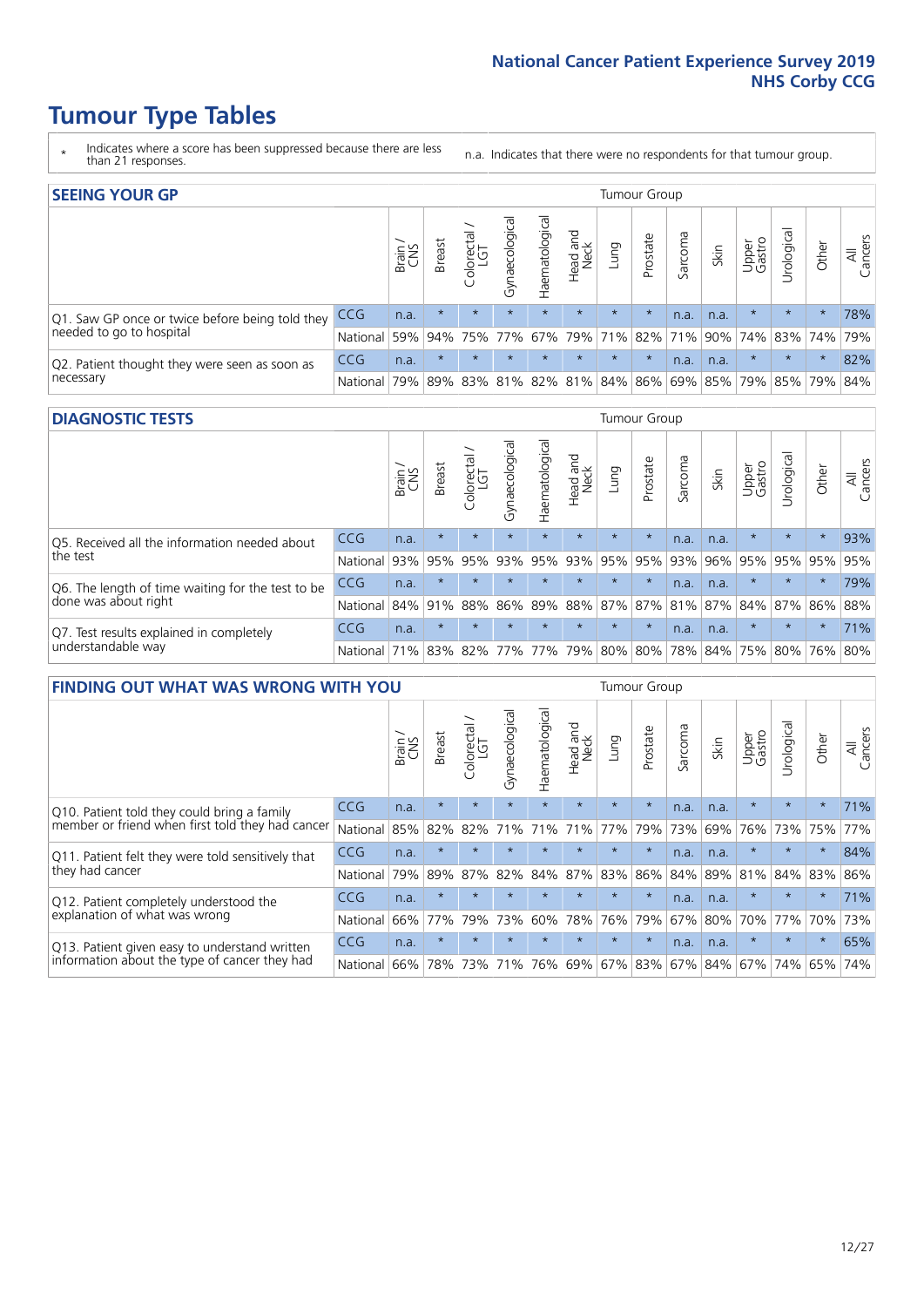- \* Indicates where a score has been suppressed because there are less than 21 responses.
- n.a. Indicates that there were no respondents for that tumour group.

| <b>DECIDING THE BEST TREATMENT FOR YOU</b>         |            |       |               |            |                |                |                                 |         | Tumour Group |              |      |                 |            |             |                |
|----------------------------------------------------|------------|-------|---------------|------------|----------------|----------------|---------------------------------|---------|--------------|--------------|------|-----------------|------------|-------------|----------------|
|                                                    |            | Brain | <b>Breast</b> | Colorectal | Gynaecological | Haematological | ead and<br>Neck<br>Head         | Lung    | Prostate     | arcoma<br>ιñ | Skin | Upper<br>Gastro | Jrological | Other       | All<br>Cancers |
| Q14. Patient felt that treatment options were      | CCG        | n.a.  | $\star$       | $\star$    | $\star$        | $\star$        | $\star$                         | $\star$ | $\star$      | n.a.         | n.a. | $\star$         | $\star$    | $\star$     | 84%            |
| completely explained                               | National   | 85%   | 85%           | 85%        | 85%            | 82%            | 87%                             | 84%     | 83%          | 83%          | 89%  | 81%             | 83%        | 79%         | 83%            |
| Q15. Patient felt possible side effects were       | CCG        | n.a.  | $\star$       |            |                |                | $\star$                         | $\star$ | $\star$      | n.a.         | n.a. | $\star$         | $\star$    | $\star$     | 72%            |
| definitely explained in an understandable way      | National   | 69%   | 74%           | 76%        | 75%            | 69%            | 73%                             | 74%     | 73%          | 73%          | 77%  | 72%             | 71%        | 70%         | 73%            |
| Q16. Patient definitely given practical advice and | CCG        | n.a.  | $\star$       |            |                |                |                                 |         | $\star$      | n.a.         | n.a. | $^\star$        |            | $\star$     | 70%            |
| support in dealing with side effects of treatment  | National   | 63%   | 70%           | 70%        | 69%            | 65%            | 70%                             | 69%     | 65%          | 66%          | 71%  | 66%             | 63%        | 64%         | 67%            |
| Q17. Patient definitely told about side effects    | CCG        | n.a.  | $\star$       |            |                |                | $\star$                         | $\star$ | $\star$      | n.a.         | n.a. | $\star$         |            | $\star$     | 59%            |
| that could affect them in the future               | National   | 62%   | 57%           | 59%        | 56%            | 51%            | 64%                             | 56%     | 66%          | 54%          | 66%  | 53%             | 56%        | 52%         | 57%            |
| Q18. Patient definitely involved as much as they   | CCG        | n.a.  | $\star$       |            | $\star$        | $\star$        | $\star$                         | $\star$ | $\star$      | n.a.         | n.a. | $\star$         | $\star$    | $\star$     | 73%            |
| wanted in decisions about care and treatment       | National l | 79%   | 81%           |            |                |                | 83% 81% 80% 81% 81% 84% 81% 87% |         |              |              |      | 79%             |            | 79% 78% 81% |                |

#### **CLINICAL NURSE SPECIALIST (CNS)** Tumour Group

|                                             |                                                  | Brain | <b>Breast</b>                   | Colorectal<br>LGT | $\overline{\sigma}$<br>aecologic<br>Š | ᢛ<br>Ű<br>Haematologi | Head and<br>Neck | Lung    | Prostate | Sarcoma | Skin          | Upper<br>Gastro     | σ<br>rologica | Other   | All<br>Cancers |
|---------------------------------------------|--------------------------------------------------|-------|---------------------------------|-------------------|---------------------------------------|-----------------------|------------------|---------|----------|---------|---------------|---------------------|---------------|---------|----------------|
| Q19. Patient given the name of a CNS who    | <b>CCG</b>                                       | n.a.  | $\star$                         | $\star$           | $\star$                               | $\star$               | $\star$          | $\star$ | $\star$  | n.a.    | n.a.          | $\star$             | $\star$       | $\star$ | 91%            |
| would support them through their treatment  | National                                         | 95%   | 95%                             | 92%               | 95%                                   | 92%                   | 91%              | 94% 91% |          |         | $ 91\% 91\% $ | 93%                 | 85%           | 89%     | 92%            |
| Q20. Patient found it very or quite easy to | CCG                                              | n.a.  | $\star$                         | $\star$           | $\star$                               | $\star$               | $\star$          | $\star$ | $\star$  | n.a.    | n.a.          |                     | $\star$       | $\star$ | 78%            |
| contact their CNS                           | National                                         |       | 86% 84% 88% 85% 87% 86% 86% 80% |                   |                                       |                       |                  |         |          |         |               | 86% 90% 85% 83% 83% |               |         | 85%            |
| Q21. Patient got understandable answers to  | CCG                                              | n.a.  | $\star$                         | $\star$           | $\star$                               | $\star$               | $\star$          | $\star$ | $\star$  | n.a.    | n.a.          | $\star$             | $\star$       | $\ast$  | 82%            |
| important questions all or most of the time | National 82% 87% 89% 86% 89% 88% 86% 87% 87% 93% |       |                                 |                   |                                       |                       |                  |         |          |         |               | 86% 87%             |               | 86%     | 87%            |

| <b>SUPPORT FOR PEOPLE WITH CANCER</b>                                                             |            |       |               |            |                |                |                         |             | <b>Tumour Group</b> |         |      |                 |            |          |                |
|---------------------------------------------------------------------------------------------------|------------|-------|---------------|------------|----------------|----------------|-------------------------|-------------|---------------------|---------|------|-----------------|------------|----------|----------------|
|                                                                                                   |            | Brain | <b>Breast</b> | Colorectal | Gynaecological | Haematological | ead and<br>Neck<br>Head | Lung        | Prostate            | Sarcoma | Skin | Upper<br>Gastro | Jrological | Other    | All<br>Cancers |
| Q22. Hospital staff gave information about<br>support or self-help groups for people with         | <b>CCG</b> | n.a.  | $\star$       | $\star$    | $\star$        | $\star$        | $\star$                 | $\star$     | $\star$             | n.a.    | n.a. | $\star$         | $\star$    | $\star$  | 79%            |
| cancer                                                                                            | National   | 92%   | 92%           | 88%        | 87%            | 86%            | 88%                     | 87%         | 91%                 | 86%     | 90%  | 88%             | 81%        | 83%      | 88%            |
| Q23. Hospital staff discussed or gave information<br>about the impact cancer could have on day to | CCG        | n.a.  | $\star$       | $\star$    | $\star$        | $\star$        | $\star$                 | $\star$     | $\star$             | n.a.    | n.a. | $\star$         | $\star$    | $\star$  | 75%            |
| day activities                                                                                    | National   | 84%   | 86%           | 85%        | 82%            | 84%            | 84%                     | 83%         | 88%                 | 81%     | 86%  | 83%             | 78%        | 79%      | 84%            |
| Q24. Hospital staff gave information on getting                                                   | CCG        | n.a.  | $\star$       | $\star$    | $\star$        |                | $\star$                 | $\star$     | $\star$             | n.a.    | n.a. | $\star$         | $\star$    | $\ast$   | 53%            |
| financial help or possible benefits                                                               | National   | 78%   | 68%           | 61%        | 66%            | 61%            | 67%                     | 72%         | 55%                 | 64%     | 60%  | 64%             | 47%        | 59%      | 63%            |
| Q25. Hospital staff told patient they could get                                                   | <b>CCG</b> | n.a.  | $\star$       | $\star$    | $\star$        |                | $\star$                 | $\star$     | $\star$             | n.a.    | n.a. | n.a.            | $\star$    | $^\star$ | 81%            |
| free prescriptions                                                                                | National   | 82%   | 81%           | 83%        | 79%            | 87%            |                         | 84% 86% 80% |                     | 78%     | 71%  | 84%             | 73%        | 81%      | 82%            |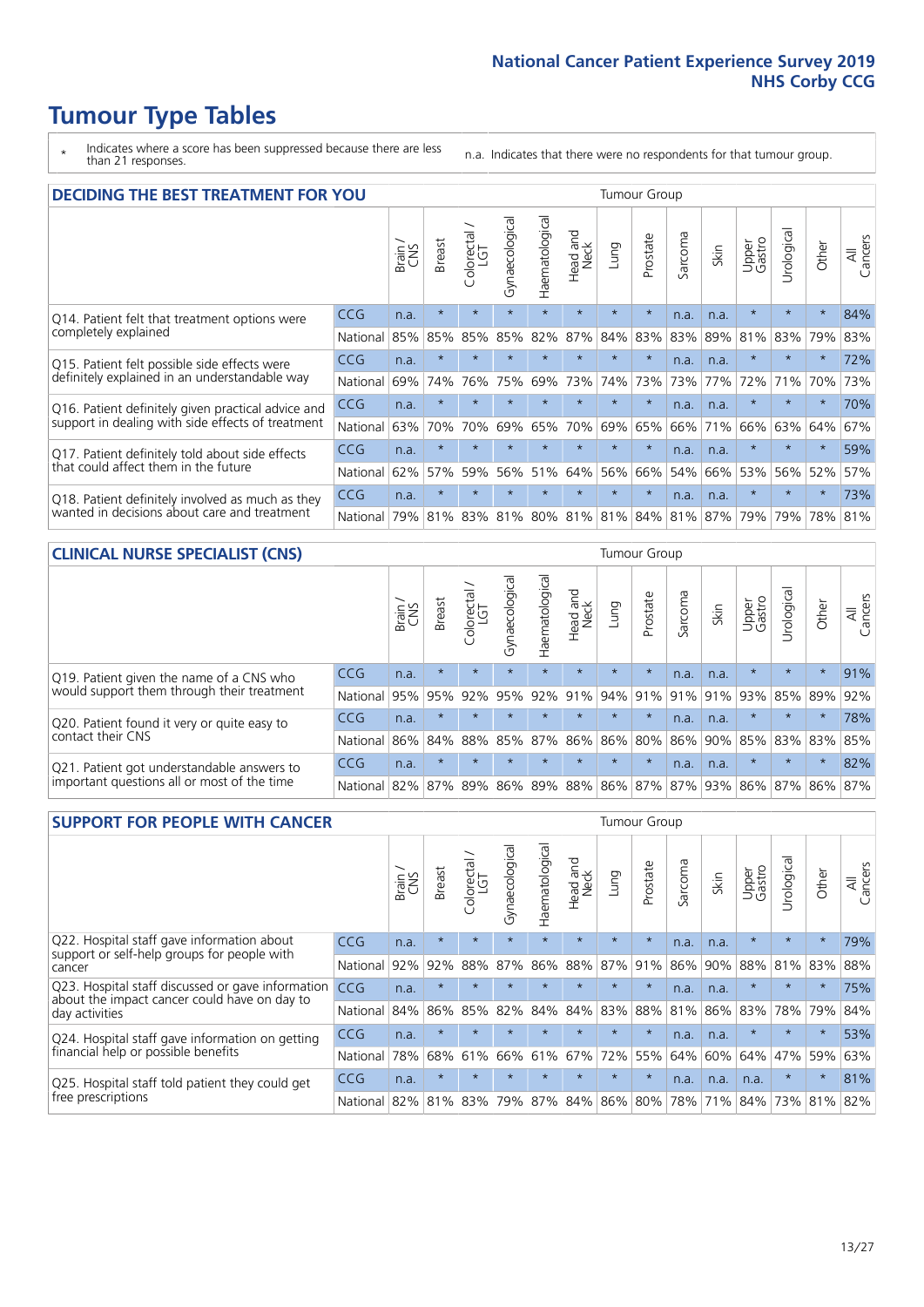- \* Indicates where a score has been suppressed because there are less than 21 responses.
- n.a. Indicates that there were no respondents for that tumour group.

| <b>OPERATIONS</b>                                |            |              |               |            |                |                |                         |         | Tumour Group |         |      |                 |                                                  |         |                |
|--------------------------------------------------|------------|--------------|---------------|------------|----------------|----------------|-------------------------|---------|--------------|---------|------|-----------------|--------------------------------------------------|---------|----------------|
|                                                  |            | Brain<br>CNS | <b>Breast</b> | Colorectal | Gynaecological | Haematological | Head and<br>Neck        | Fung    | Prostate     | Sarcoma | Skin | Upper<br>Gastro | Jrological                                       | Other   | All<br>Cancers |
| Q27. Beforehand, patient had all the information | <b>CCG</b> | n.a.         | $\star$       | $\star$    | $\star$        | $\star$        | $\star$                 | $\star$ | $\star$      | n.a.    | n.a. | n.a.            | $\star$                                          | $\star$ | 97%            |
| needed about the operation                       | National   | 96%          | 97%           | 96%        | 96%            |                | 94% 96% 95% 97% 95% 96% |         |              |         |      |                 | 96% 95% 95%                                      |         | 96%            |
| Q28. Afterwards, staff completely explained how  | CCG        | n.a.         | $\star$       | $\star$    | $\star$        | $\star$        | $\star$                 | $\star$ | $\star$      | n.a.    | n.a. | n.a.            | $\star$                                          | $\star$ | 72%            |
| operation had gone in understandable way         | National   | 76%          |               | 79% 83%    |                |                |                         |         |              |         |      |                 | 79%  78%  79%  79%  78%  80%  82%  79%  76%  77% |         | 79%            |

### **HOSPITAL CARE AS AN INPATIENT** Tumour Group

|                                                                                                  |            | Brain | Breast  | Colorectal /<br>LGT | Gynaecological | Haematological | Head and<br>Neck | Lung        | Prostate | Sarcoma | Skin | Upper<br>Gastro | Urological | Other   | All<br>Cancers |
|--------------------------------------------------------------------------------------------------|------------|-------|---------|---------------------|----------------|----------------|------------------|-------------|----------|---------|------|-----------------|------------|---------|----------------|
| Q30. Hospital staff didn't talk in front of patient                                              | CCG        | n.a.  | $\star$ | $\star$             | $\star$        | $\star$        | $\star$          | $\star$     | $\star$  | n.a.    | n.a. | $\star$         | $\star$    | $\star$ | 83%            |
| as if patient wasn't there                                                                       | National   | 81%   | 86%     | 81%                 | 83%            | 84%            | 83%              | 81%         | 88%      | 86%     | 86%  | 81%             | 83%        | 82%     | 84%            |
| Q31. Patient had confidence and trust in all                                                     | CCG        | n.a.  | $\star$ | $\star$             | $\star$        | $\star$        | $\star$          | $\star$     | $\star$  | n.a.    | n.a. |                 | $\star$    | $\star$ | 80%            |
| doctors treating them                                                                            | National   | 82%   | 83%     | 85%                 | 83%            | 82%            |                  | 87% 83%     | 89%      | 86%     | 85%  | 81%             | 85%        | 80%     | 84%            |
| Q32. Patient's family or someone close definitely                                                | CCG        | n.a.  | $\star$ | $\star$             | $\star$        | $\star$        | $\star$          | $\star$     | $\star$  | n.a.    | n.a. | $\star$         | $\star$    | $\star$ | 69%            |
| felt able to talk to a doctor                                                                    | National   | 67%   | 72%     | 73%                 | 72%            | 74%            | 75%              | 74%         | 72%      | 71%     | 74%  | 73%             | 71%        | 69%     | 72%            |
| Q33. Patient had confidence and trust in all the                                                 | CCG        | n.a.  | $\star$ | $\star$             | $\star$        | $\star$        | $\star$          | $\star$     | $\star$  | n.a.    | n.a. | $\star$         | $\star$    | $\star$ | 80%            |
| ward nurses treating them                                                                        | National   | 72%   | 73%     | 72%                 | 71%            | 77%            | 75%              | 77%         | 79%      | 74%     | 75%  | 73%             | 77%        | 69%     | 74%            |
| Q34. Patient thought there were always or nearly                                                 | CCG        | n.a.  | $\star$ | $\star$             | $\star$        | $\star$        | $\star$          | $\star$     | $\star$  | n.a.    | n.a. | $\star$         | $\star$    | $\star$ | 68%            |
| always enough nurses on duty to care for them                                                    | National   | 68%   | 64%     | 62%                 | 63%            | 63%            | 65%              | 68%         | 72%      | 65%     | 70%  | 65%             | 66%        | 60%     | 64%            |
| Q35. All hospital staff asked patient what name                                                  | CCG        | n.a.  | $\star$ | $\star$             | $\star$        | $\star$        | $\star$          | $\star$     | $\star$  | n.a.    | n.a. | n.a.            | $\star$    | $\star$ | 79%            |
| they prefer to be called by                                                                      | National   | 68%   | 62%     | 74%                 | 65%            | 72%            | 71%              | 76%         | 72%      | 74%     | 70%  | 78%             | 76%        | 69%     | 71%            |
| Q36. Patient always given enough privacy when                                                    | CCG        | n.a.  | $\star$ | $\star$             | $\star$        | $\star$        | $\star$          | $\star$     | $\star$  | n.a.    | n.a. | $\star$         | $\star$    | $\star$ | 86%            |
| discussing condition or treatment                                                                | National   | 78%   | 84%     | 85%                 | 81%            | 86%            | 87%              | 84%         | 88%      | 84%     | 84%  | 84%             | 85%        | 82%     | 85%            |
| Q37. Patient definitely found hospital staff to                                                  | <b>CCG</b> | n.a.  | $\star$ | $\star$             | $\star$        | $\star$        | $\star$          | $\star$     | $\star$  | n.a.    | n.a. | $\star$         | $\star$    | $\star$ | 57%            |
| discuss worries or fears during their inpatient visit                                            | National   | 45%   | 51%     | 55%                 | 51%            | 56%            | 52%              | 49%         | 53%      | 54%     | 51%  | 53%             | 49%        | 46%     | 52%            |
| Q38. Hospital staff definitely did everything they                                               | CCG        | n.a.  | $\star$ | $\star$             | $\star$        | $\star$        | $\star$          | $\star$     | $\star$  | n.a.    | n.a. | n.a.            | $\star$    | $\star$ | 72%            |
| could to help control pain                                                                       | National   | 85%   | 83%     | 84%                 | 82%            | 82%            | 80%              | 84%         | 85%      | 83%     | 85%  | 82%             | 81%        | 82%     | 83%            |
| Q39. Patient always felt they were treated with                                                  | CCG        | n.a.  | $\star$ | $\star$             | $\star$        | $\star$        | $\star$          | $\star$     | $\star$  | n.a.    | n.a. | $\star$         | $\star$    | $\star$ | 84%            |
| respect and dignity while in hospital                                                            | National   | 85%   | 87%     | 87%                 | 85%            | 89%            |                  | 87% 88%     | 91%      | 89%     | 89%  | 88%             | 90%        | 86%     | 88%            |
| Q40. Patient given clear written information<br>about what should or should not do after leaving | CCG        | n.a.  | $\star$ | $\star$             | $\star$        | $\star$        | $\star$          | $\star$     | $\star$  | n.a.    | n.a. | n.a.            | $\star$    | $\star$ | 84%            |
| hospital                                                                                         | National   | 80%   | 89%     | 86%                 | 86%            | 83%            |                  | 87% 82%     | 91%      | 85%     | 90%  | 82%             | 87%        | 83%     | 86%            |
| Q41. Hospital staff told patient who to contact<br>if worried about condition or treatment after | CCG        | n.a.  | $\star$ | $\star$             | $\star$        | $\star$        | $\star$          | $\star$     | $\star$  | n.a.    | n.a. | n.a.            | $\star$    | $\star$ | 90%            |
| leaving hospital                                                                                 | National   | 94%   | 95%     | 95% 93%             |                |                |                  | 96% 93% 92% | 96%      | 94%     | 95%  | 92%             | 92%        | 93%     | 94%            |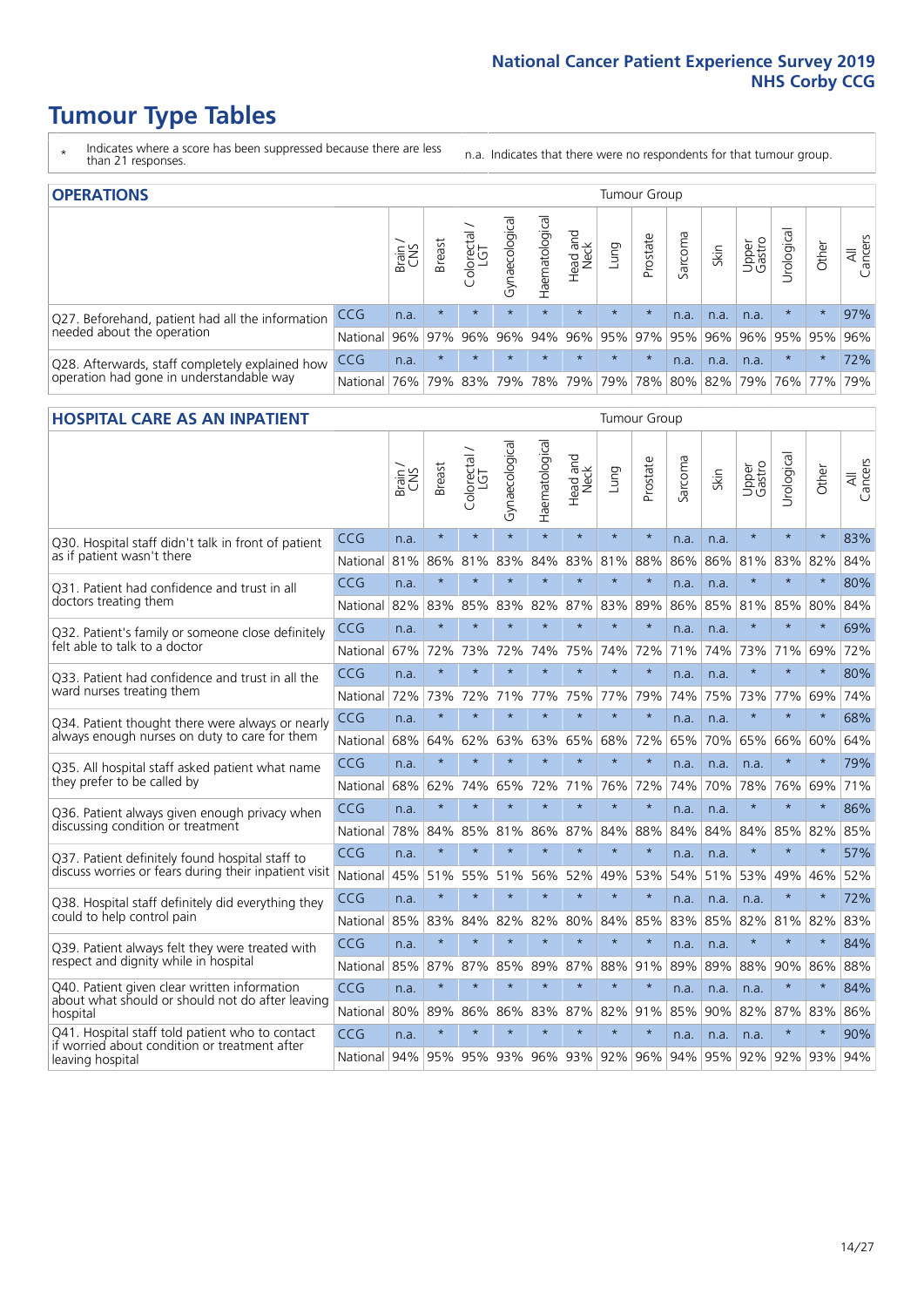- \* Indicates where a score has been suppressed because there are less than 21 responses.
- n.a. Indicates that there were no respondents for that tumour group.

| <b>HOSPITAL CARE AS A DAY PATIENT / OUTPATIENT</b><br><b>Tumour Group</b>                                             |            |       |               |                         |                |                       |                                 |         |          |                      |      |                 |            |         |                |  |  |  |  |  |  |  |
|-----------------------------------------------------------------------------------------------------------------------|------------|-------|---------------|-------------------------|----------------|-----------------------|---------------------------------|---------|----------|----------------------|------|-----------------|------------|---------|----------------|--|--|--|--|--|--|--|
|                                                                                                                       |            | Brain | <b>Breast</b> | olorectal /<br>LGT<br>Ū | Gynaecological | <b>Haematological</b> | <b>Bad and<br/>Neck</b><br>Head | Lung    | Prostate | arcoma<br>$\sqrt{ }$ | Skin | Upper<br>Gastro | Urological | Other   | All<br>Cancers |  |  |  |  |  |  |  |
| Q43. Patient definitely found hospital staff to                                                                       | CCG        | n.a.  | $\star$       | $\star$                 | $\star$        | $\star$               | $\star$                         | $\star$ | $\star$  | n.a.                 | n.a. | $\star$         | $\star$    | $\star$ | 63%            |  |  |  |  |  |  |  |
| discuss worries or fears during their outpatient or<br>day case visit                                                 | National   | 66%   | 68%           | 73%                     | 70%            | 73%                   | 72%                             | 70%     | 74%      | 72%                  | 72%  | 71%             | 67%        | 68%     | 71%            |  |  |  |  |  |  |  |
| Q44. Cancer doctor had the right documents at<br>patient's last outpatient appointment                                | <b>CCG</b> | n.a.  | $\star$       | $\star$                 | $\star$        | $\star$               | $\star$                         | $\star$ | $\star$  | n.a.                 | n.a. | $\star$         | $\star$    | $\star$ | 89%            |  |  |  |  |  |  |  |
|                                                                                                                       | National   | 94%   | 96%           | 96%                     | 96%            | 97%                   | 96%                             | 96%     | 96%      | 96%                  | 96%  | 94%             | 96%        | 95%     | 96%            |  |  |  |  |  |  |  |
| Q46. Beforehand patient completely had                                                                                | CCG        | n.a.  | $\star$       | n.a.                    | $\star$        |                       | $\star$                         | $\star$ | $\star$  | n.a.                 | n.a. | n.a.            | n.a.       | $\star$ |                |  |  |  |  |  |  |  |
| all information needed about radiotherapy<br>treatment                                                                | National   | 91%   | 88%           | 83%                     | 88%            | 84%                   | 86%                             | 86%     | 88%      | 88%                  | 84%  | 86%             | 83%        | 84%     | 86%            |  |  |  |  |  |  |  |
| Q47. Patient completely given understandable<br>information about whether radiotherapy was<br>working                 | <b>CCG</b> | n.a.  | $\star$       | n.a.                    | $\star$        |                       | $\star$                         | $\star$ | $\star$  | n.a.                 | n.a. | n.a.            | n.a.       | $\star$ | $\star$        |  |  |  |  |  |  |  |
|                                                                                                                       | National   | 56%   | 60%           | 57%                     | 61%            | 62%                   | 63%                             | 59%     | 60%      | 67%                  | 57%  | 52%             | 59%        | 59%     | 60%            |  |  |  |  |  |  |  |
| Q49. Beforehand patient completely had all                                                                            | <b>CCG</b> | n.a.  | $\star$       | $\star$                 | $\star$        | $\star$               | $\star$                         | $\star$ | $\star$  | n.a.                 | n.a. | $\star$         | $\star$    | $\star$ | 76%            |  |  |  |  |  |  |  |
| information needed about chemotherapy<br>treatment                                                                    | National   | 80%   | 82%           | 86%                     | 87%            | 85%                   | 79%                             | 84%     | 86%      | 86%                  | 90%  | 84%             | 85%        | 85%     | 84%            |  |  |  |  |  |  |  |
| Q50. Patient given enough information about<br>whether chemotherapy was working in a<br>completely understandable way | <b>CCG</b> | n.a.  | $\star$       | $\star$                 |                |                       | $\star$                         | $\star$ | $\star$  | n.a.                 | n.a. | $\star$         |            | $\star$ | 64%            |  |  |  |  |  |  |  |
|                                                                                                                       | National   | 54%   | 62%           | 64%                     | 68%            | 75%                   |                                 | 57% 67% | 66%      | 71%                  | 79%  | 61%             | 68%        | 69%     | 68%            |  |  |  |  |  |  |  |

#### **HOME CARE AND SUPPORT** Tumour Group

|                                                                                                                   |              | Brain | <b>Breast</b> | Colorectal<br>LGT | ᢛ<br>Gynaecologic | Haematological | ad and<br>Neck<br>Head | <b>Dung</b> | Prostate | Sarcoma | Skin    | Upper<br>Gastro | Irological      | Other   | All<br>Cancers |
|-------------------------------------------------------------------------------------------------------------------|--------------|-------|---------------|-------------------|-------------------|----------------|------------------------|-------------|----------|---------|---------|-----------------|-----------------|---------|----------------|
| Q51. Hospital staff definitely gave family or<br>someone close all the information needed to<br>help care at home | <b>CCG</b>   | n.a.  | $\star$       | $\star$           | $\star$           | $\star$        | $\star$                | $\star$     | $\star$  | n.a.    | n.a.    | $\star$         | $\star$         | $\star$ | 64%            |
|                                                                                                                   | National     | 58%   | 58%           | 63%               | 57%               | 62%            | 67%                    |             | 59% 61%  | 62%     | 65%     | 60%             | 59%             | 55%     | 60%            |
| Q52. Patient definitely given enough support<br>from health or social services during treatment                   | <b>CCG</b>   | n.a.  | $\star$       | $\star$           | $\star$           | $\star$        | $\star$                | $\star$     | $\star$  | n.a.    | n.a.    | $\star$         | n.a.            | $\ast$  | 45%            |
|                                                                                                                   | National     | 42%   | 52%           | 60%               |                   | 45% 51%        | 59%                    | 50%         | 48%      |         | 53% 57% | 54%             | 48% 51%         |         | 52%            |
| Q53. Patient definitely given enough support<br>from health or social services after treatment                    | CCG          | n.a.  | $\star$       | $\star$           | $\star$           | $\star$        | $\star$                | $\star$     | $\star$  | n.a.    | n.a.    | $\star$         | $\star$         | $\star$ | 39%            |
|                                                                                                                   | National 39% |       | 41% 53%       |                   | 39%               |                | 43% 56%                | 40%         | 46%      |         | 48% 59% |                 | 47%   44%   44% |         | 45%            |

| <b>CARE FROM YOUR GENERAL PRACTICE</b>                                                                     |              |       |               |                   |                | Tumour Group                            |                  |         |          |         |         |                 |            |         |                |
|------------------------------------------------------------------------------------------------------------|--------------|-------|---------------|-------------------|----------------|-----------------------------------------|------------------|---------|----------|---------|---------|-----------------|------------|---------|----------------|
|                                                                                                            |              | Brain | <b>Breast</b> | Colorectal<br>LGT | Gynaecological | Haematological                          | Head and<br>Neck | Lung    | Prostate | Sarcoma | Skin    | Upper<br>Gastro | Urological | Other   | All<br>Cancers |
| Q54. GP given enough information about<br>patient's condition and treatment                                | CCG          | n.a.  | $\star$       | $\star$           | $\star$        | $\star$                                 | $\star$          | $\star$ | $\star$  | n.a.    | n.a.    | $\star$         | $\star$    | $\star$ | 94%            |
|                                                                                                            | National 91% |       |               | 96% 95%           |                | 95% 96% 94% 94% 96% 94% 96% 93% 95% 94% |                  |         |          |         |         |                 |            |         | 95%            |
| Q55. General practice staff definitely did<br>everything they could to support patient during<br>treatment | CCG          | n.a.  | $\star$       | $\star$           | $\star$        | $\star$                                 | $\star$          | $\star$ | $\star$  | n.a.    | n.a.    | $\star$         | $\star$    | $\star$ | 54%            |
|                                                                                                            | National     | 55%   |               | 58% 59%           | 56%            |                                         | 56% 59%          |         | 56% 64%  |         | 56% 65% | 59%             |            | 59% 55% | 58%            |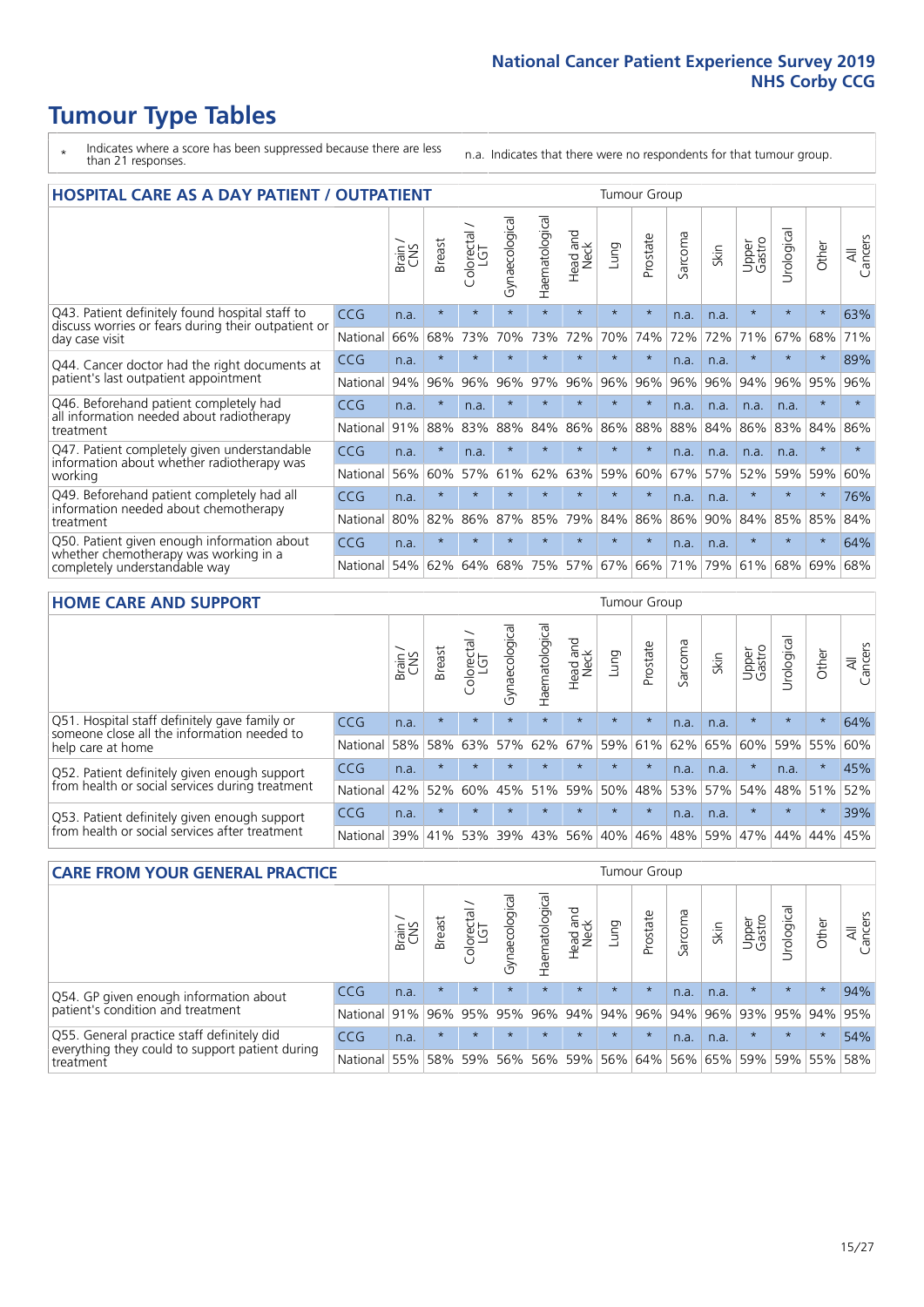- \* Indicates where a score has been suppressed because there are less than 21 responses.
- n.a. Indicates that there were no respondents for that tumour group.

#### **YOUR OVERALL NHS CARE** THE CONSTRUCTION OF THE THROUP GROUP TUMOUR GROUP

| I YUN YENAEL NI IYOANE |       |               |                            |                |                |                         |            |          |         |              |                 |               |         |                |  |  |  |  |  |  |
|------------------------|-------|---------------|----------------------------|----------------|----------------|-------------------------|------------|----------|---------|--------------|-----------------|---------------|---------|----------------|--|--|--|--|--|--|
|                        | Brain | <b>Breast</b> | ∽<br>olorectal<br>LGT<br>Ũ | Gynaecological | Haematological | aad and<br>Neck<br>Head | Lung       | Prostate | Sarcoma | Skin         | Upper<br>Gastro | ී<br>Urologic | Other   | All<br>Cancers |  |  |  |  |  |  |
| <b>CCG</b>             | n.a.  | $\star$       | $\star$                    | $\star$        | $\star$        | $\star$                 | $\star$    | $\star$  | n.a.    | n.a.         | $\star$         |               | $\star$ | 65%            |  |  |  |  |  |  |
| National               | 60%   | 73%           | 73%                        | 69%            | 75%            | 73%                     | 73%        | 75%      | 70%     | 79%          | 69%             | 74%           | 68%     | 73%            |  |  |  |  |  |  |
| <b>CCG</b>             | n.a.  | $\star$       | $\star$                    | $\star$        |                | $\star$                 | $\star$    | $\star$  | n.a.    | n.a.         | $\star$         |               | $\star$ | 36%            |  |  |  |  |  |  |
| National               | 36%   | 41%           | 40%                        | 34%            | 36%            | 39%                     | 36%        | 40%      | 34%     | 44%          | 36%             | 33%           | 31%     | 38%            |  |  |  |  |  |  |
| <b>CCG</b>             | n.a.  | $\star$       | $\star$                    |                |                | $\star$                 | $\star$    | $\star$  | n.a.    | n.a.         | $\star$         |               | $\star$ | 82%            |  |  |  |  |  |  |
| National               | 85%   | 90%           | 88%                        | 87%            | 91%            |                         | 90%        | 88%      | 88%     | 90%          | 86%             | 85%           | 87%     | 89%            |  |  |  |  |  |  |
| <b>CCG</b>             | n.a.  | $\star$       | $\star$                    | $\star$        |                | $\star$                 | $\star$    | $\star$  | n.a.    | n.a.         | $\star$         | $\star$       | $\star$ | 62%            |  |  |  |  |  |  |
| National               | 58%   | 68%           | 73%                        | 66%            | 66%            | 71%                     | 71%        | 76%      | 68%     | 73%          | 66%             | 75%           | 64%     | 69%            |  |  |  |  |  |  |
| <b>CCG</b>             | n.a.  | $\star$       | $\star$                    | $\star$        |                | $\star$                 | $\star$    | $\star$  | n.a.    | n.a.         | $\star$         |               | $\star$ | 19%            |  |  |  |  |  |  |
| National               | 42%   | 30%           | 32%                        | 31%            | 33%            |                         |            | 31%      | 36%     | 20%          | 36%             | 21%           | 32%     | 30%            |  |  |  |  |  |  |
| <b>CCG</b>             | n.a.  | $\star$       | $\star$                    | $\star$        | $\star$        | $\star$                 | $\star$    | $\star$  | n.a.    | n.a.         | $\star$         | $\star$       | $\ast$  | 8.4            |  |  |  |  |  |  |
| National               | 8.6   | 8.9           | 8.8                        | 8.7            | 8.9            | 8.8                     | 8.8        | 8.8      | 8.8     | 8.9          | 8.7             | 8.7           | 8.7     | 8.8            |  |  |  |  |  |  |
|                        |       |               |                            |                |                |                         | 90%<br>21% | 34%      |         | iamoar oroap |                 |               |         |                |  |  |  |  |  |  |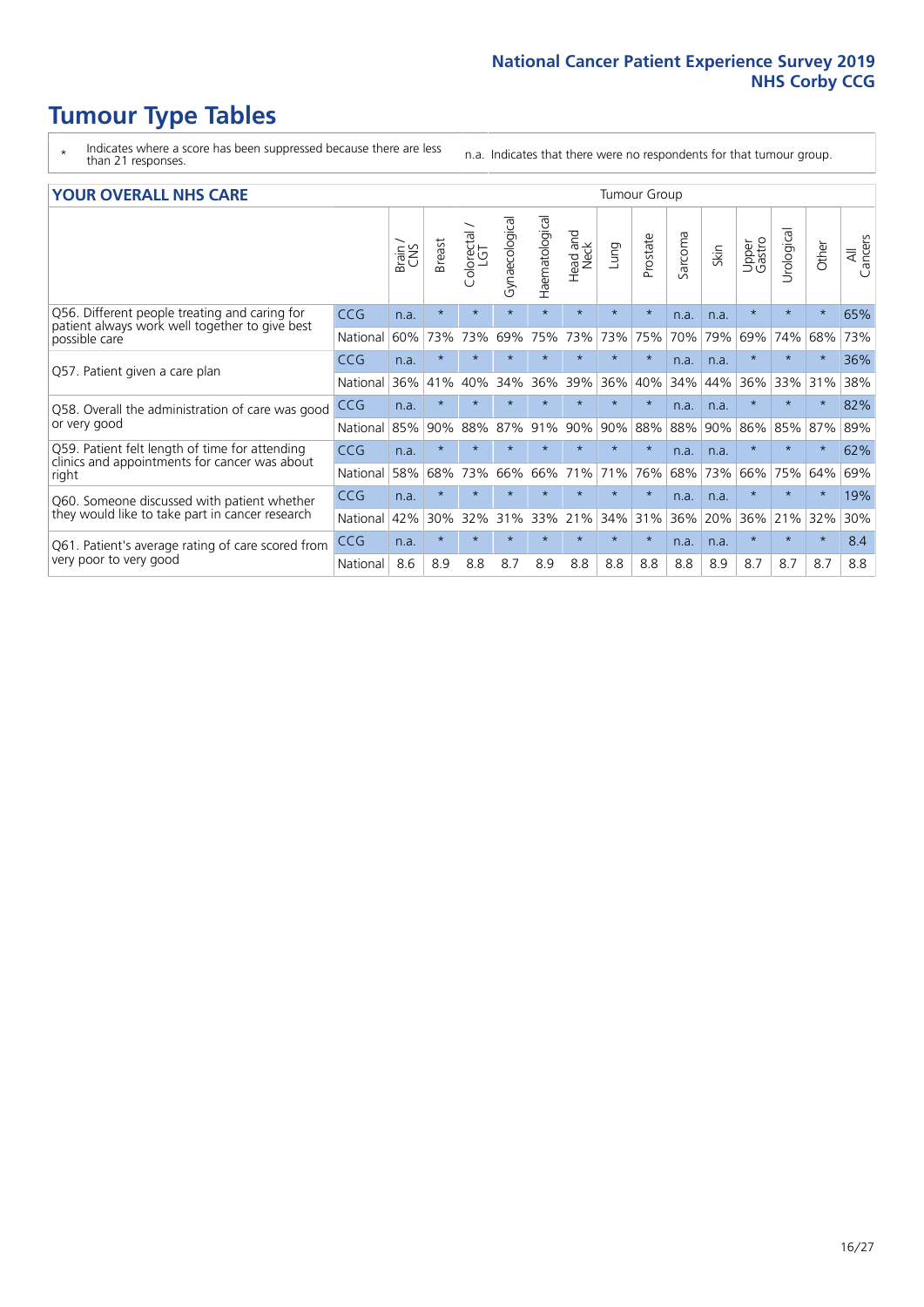# **Year on Year Charts**





#### **DIAGNOSTIC TESTS**





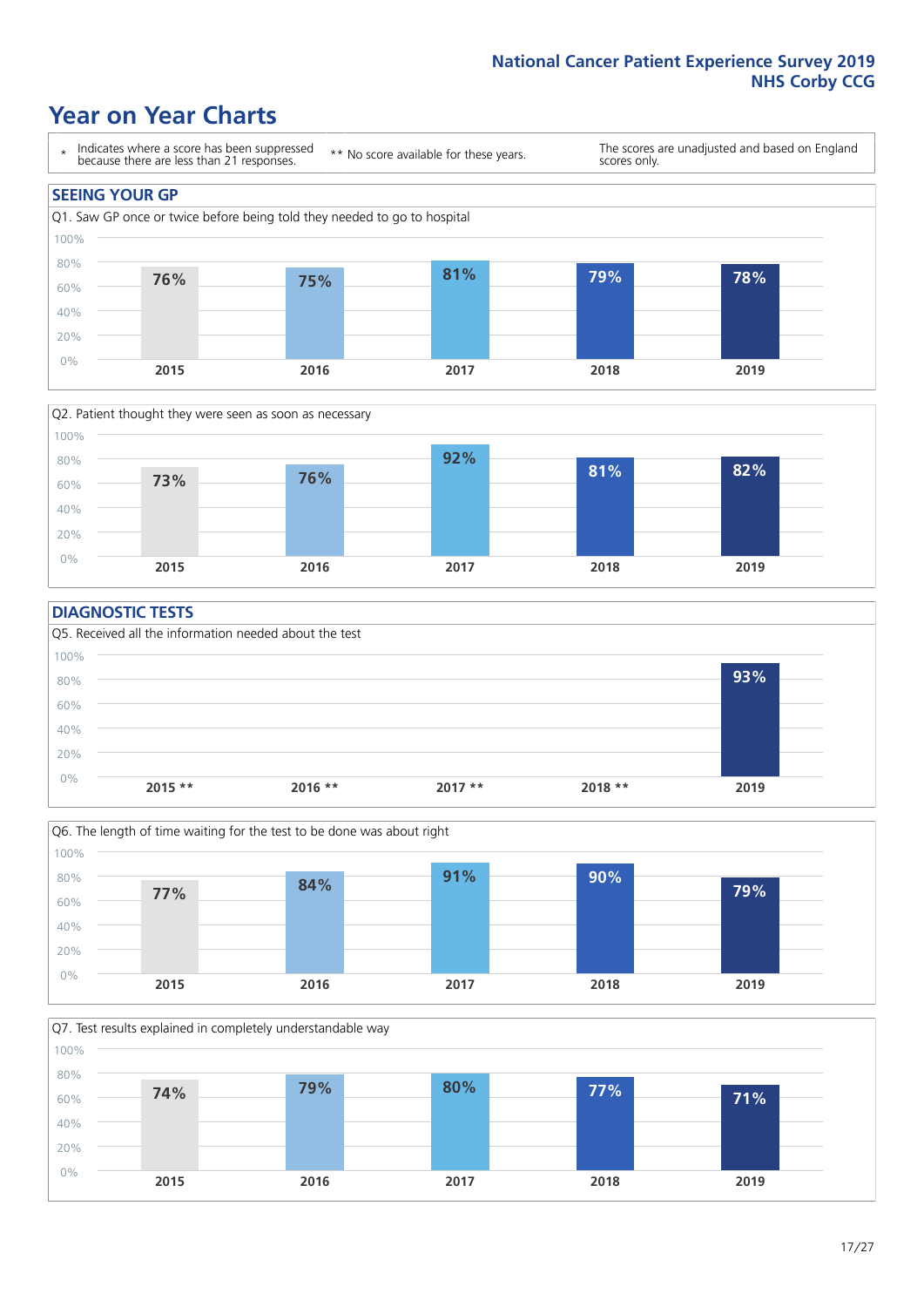# **Year on Year Charts**

\* Indicates where a score has been suppressed because there are less than 21 responses.

\*\* No score available for these years.

The scores are unadjusted and based on England scores only.









#### **DECIDING THE BEST TREATMENT FOR YOU** Q14. Patient felt that treatment options were completely explained

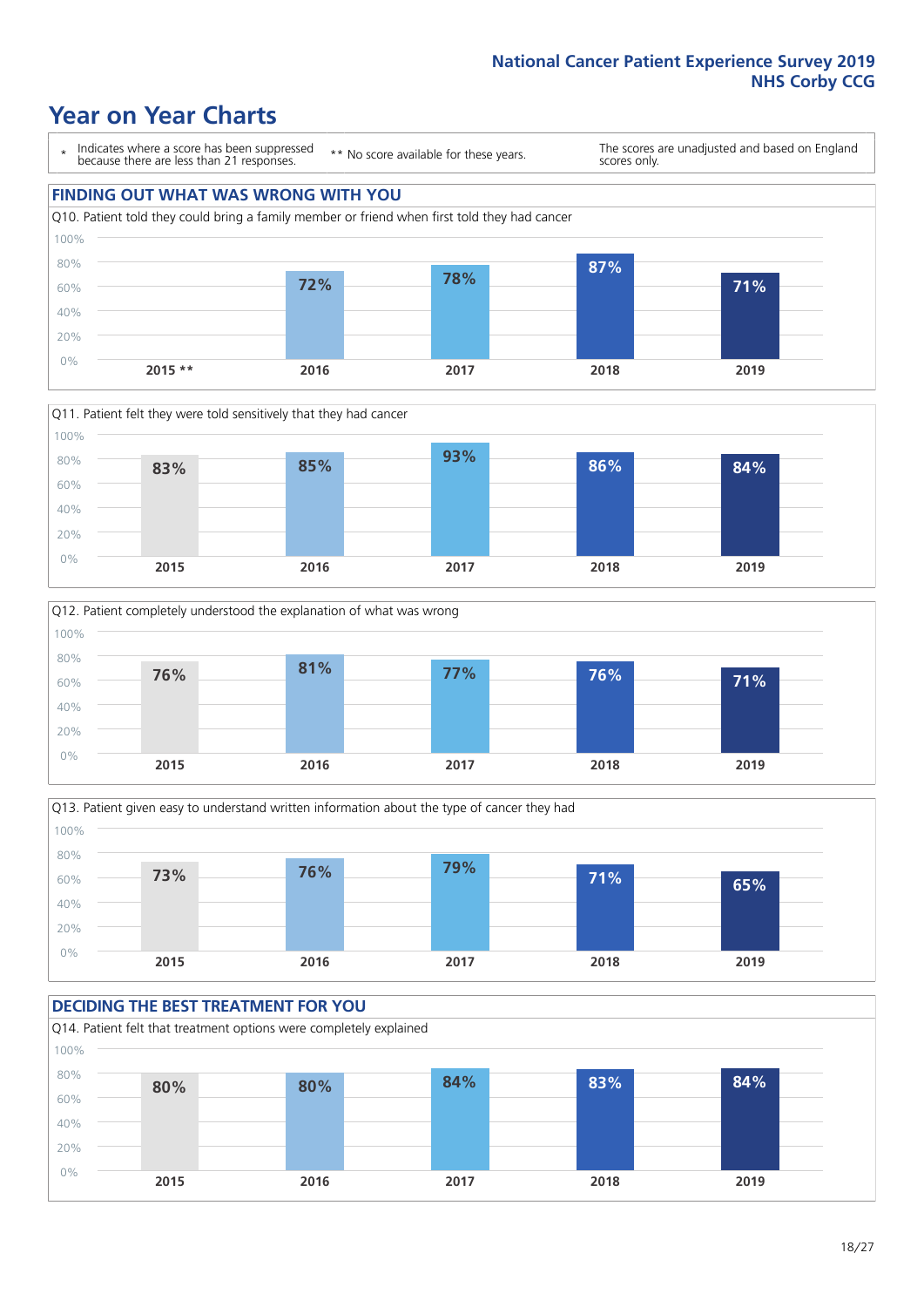# **Year on Year Charts**









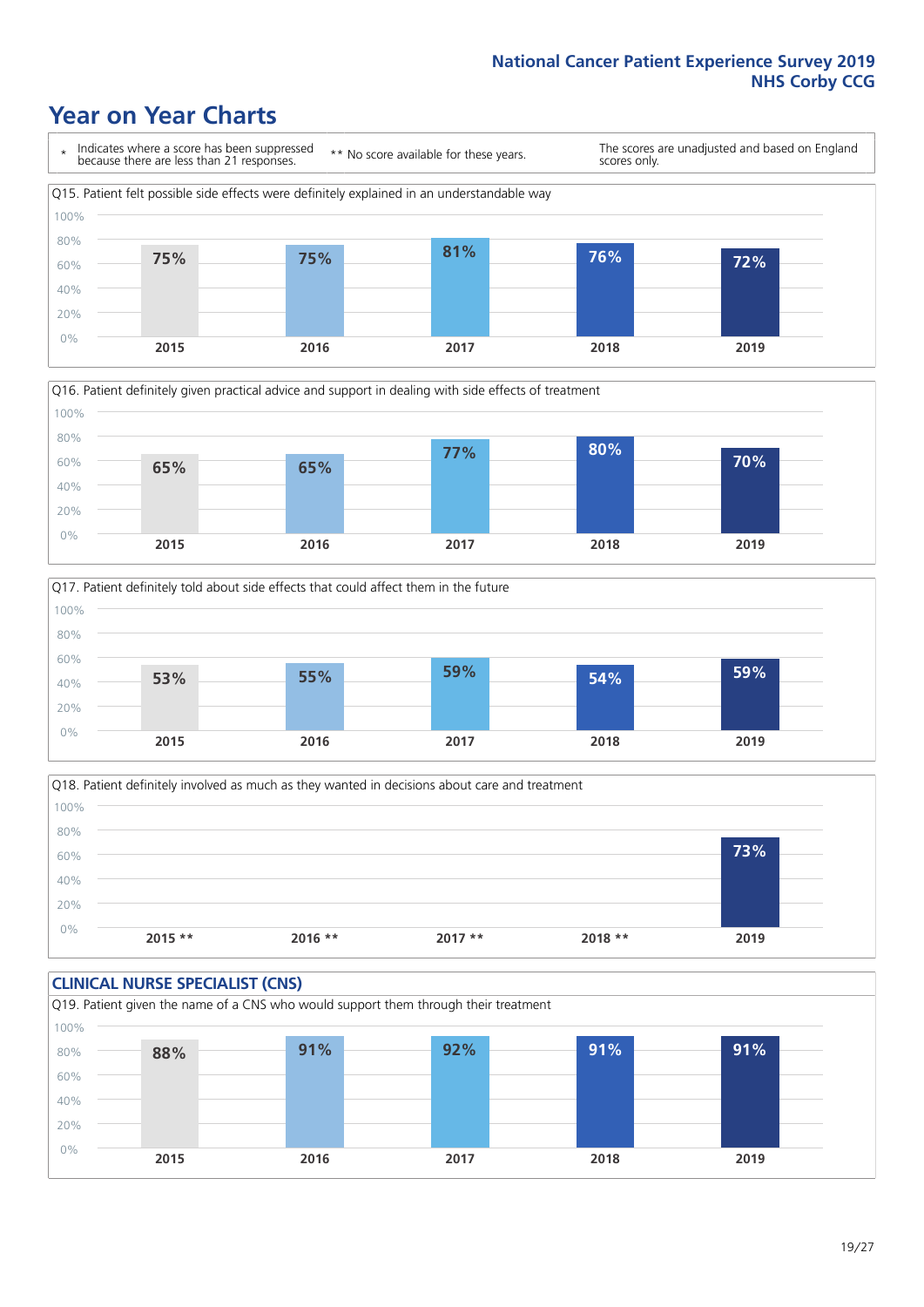# **Year on Year Charts**











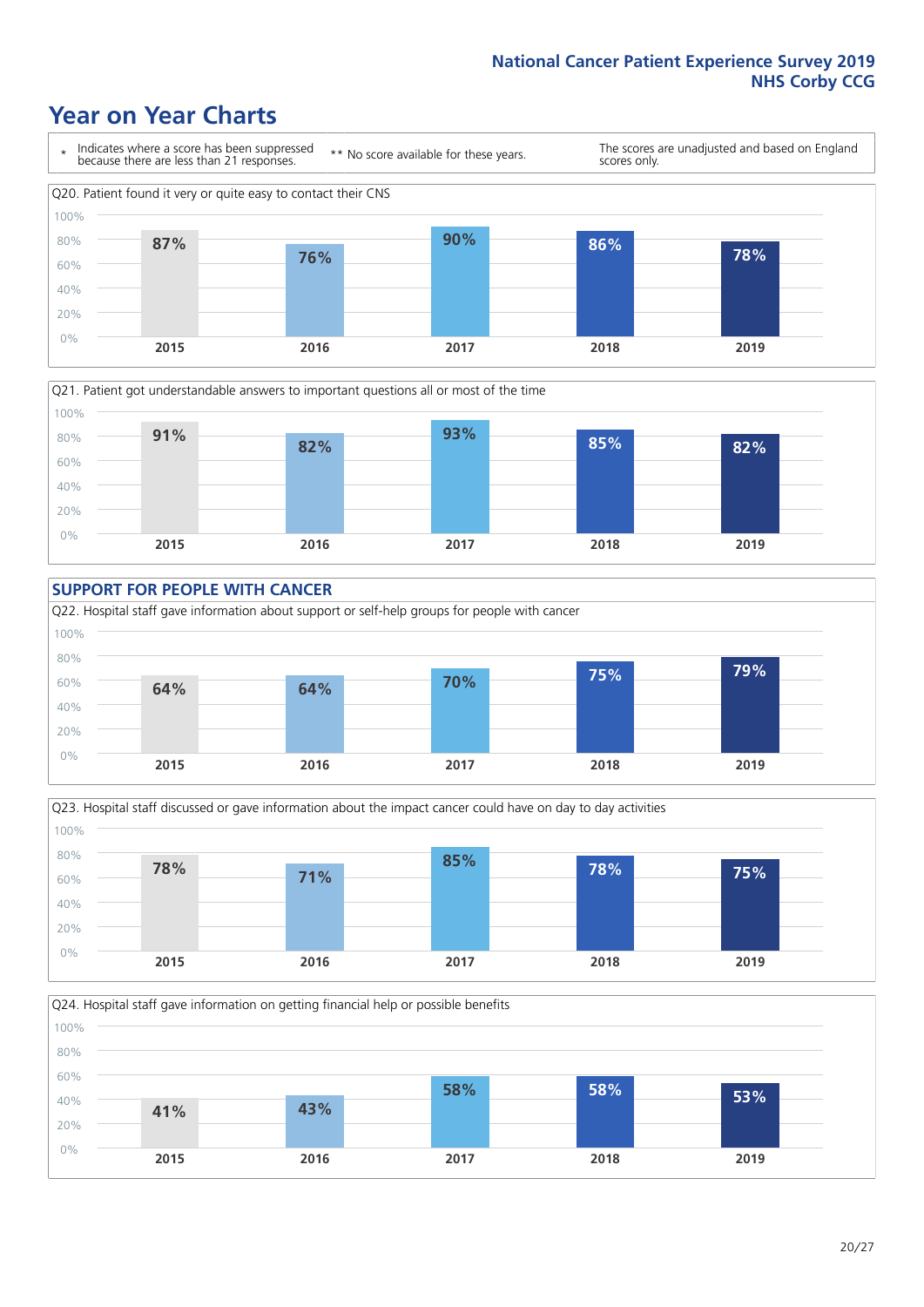# **Year on Year Charts**



#### **OPERATIONS**





### **HOSPITAL CARE AS AN INPATIENT** Q30. Hospital staff didn't talk in front of patient as if patient wasn't there 0% 20% 40% 60% 80% 100% **2015 \*\* 2016 \*\* 2017 \*\* 2018 \*\* 2019 83%**

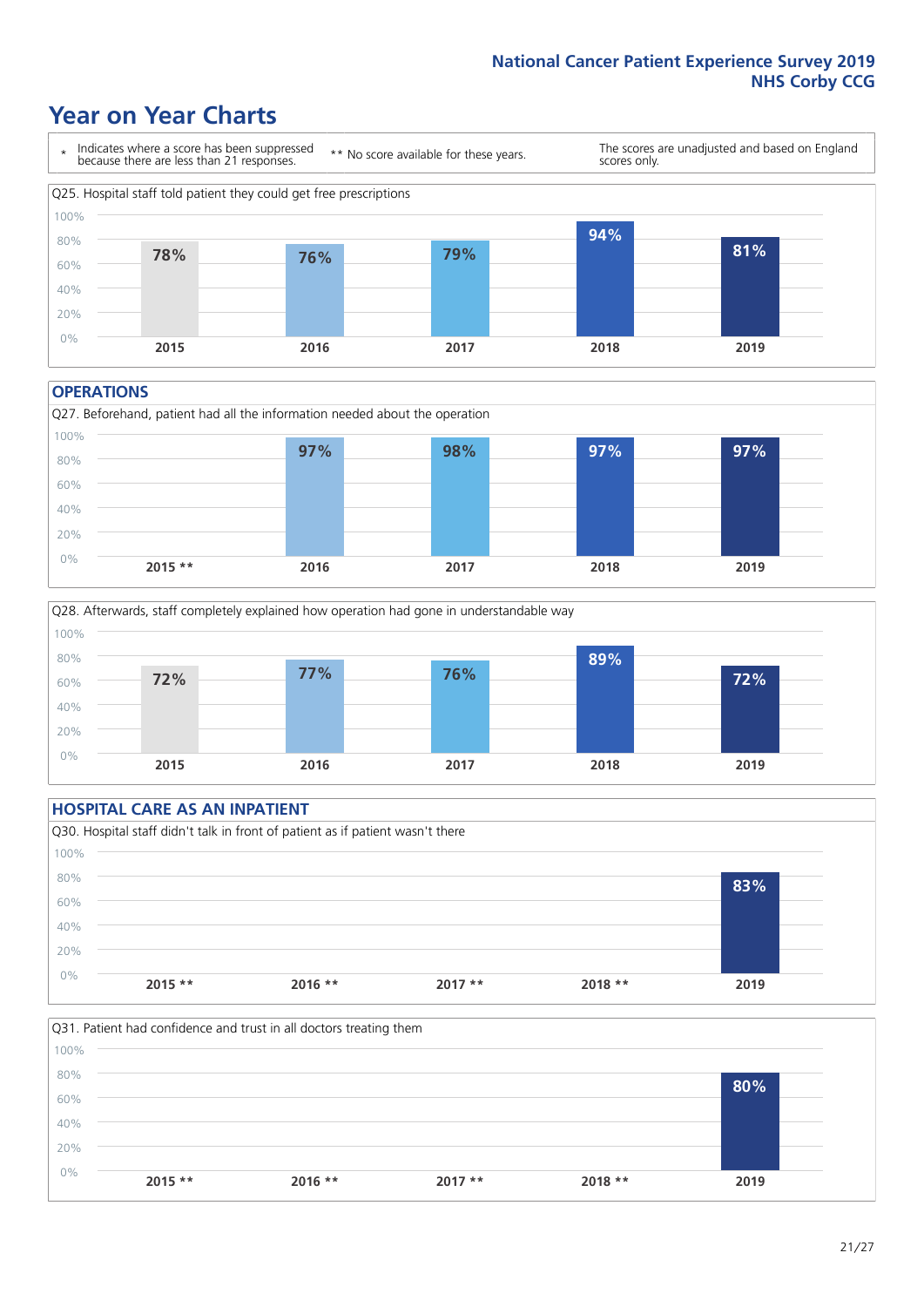# **Year on Year Charts**









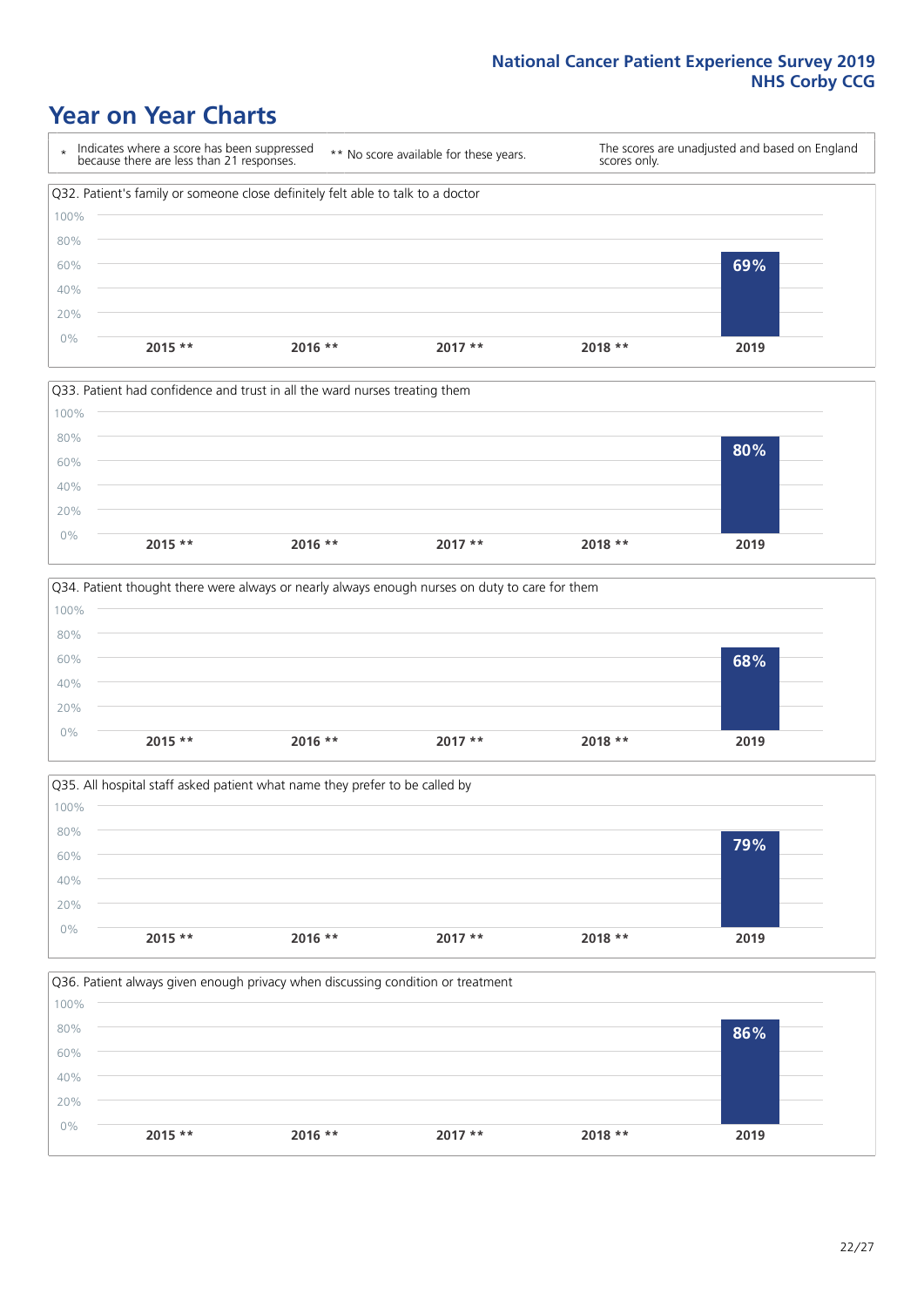# **Year on Year Charts**

\* Indicates where a score has been suppressed because there are less than 21 responses. \*\* No score available for these years. The scores are unadjusted and based on England scores only. Q37. Patient definitely found hospital staff to discuss worries or fears during their inpatient visit 0% 20% 40% 60% 80% 100% **2015 \*\* 2016 \*\* 2017 \*\* 2018 \*\* 2019 57%**







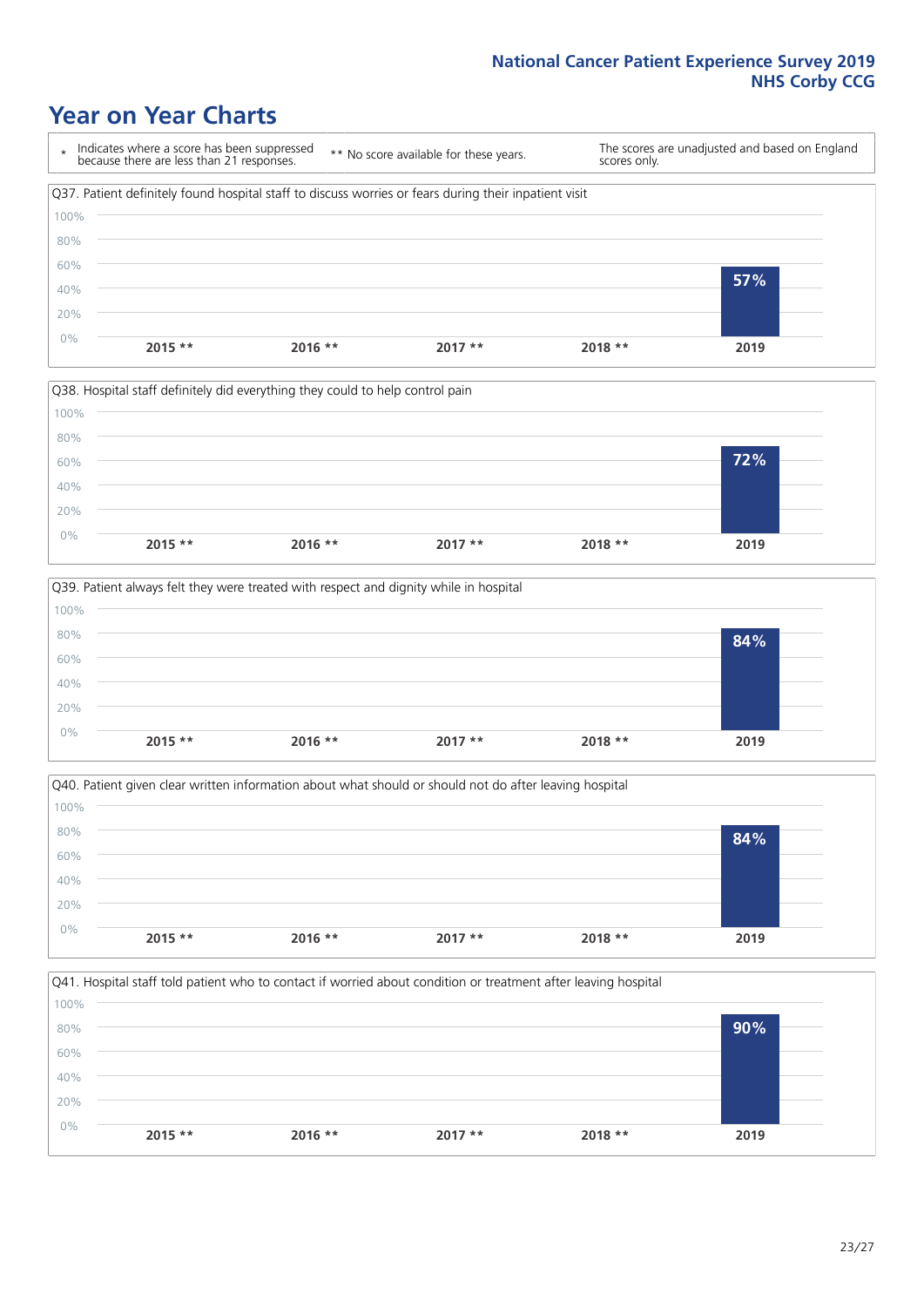# **Year on Year Charts**

\* Indicates where a score has been suppressed because there are less than 21 responses.

\*\* No score available for these years.

The scores are unadjusted and based on England scores only.

#### **HOSPITAL CARE AS A DAY PATIENT / OUTPATIENT**









Q49. Beforehand patient completely had all information needed about chemotherapy treatment

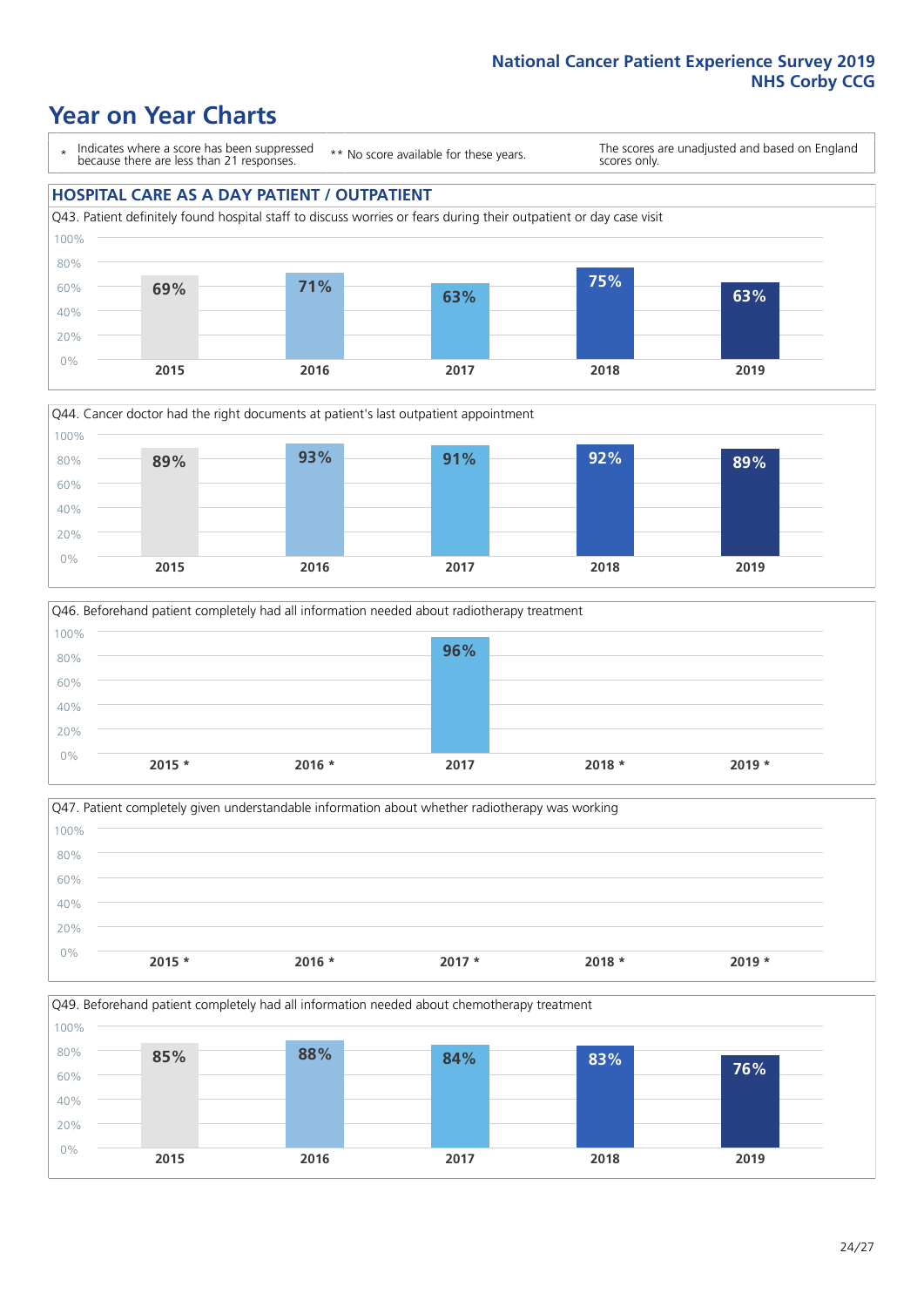# **Year on Year Charts**

\* Indicates where a score has been suppressed because there are less than 21 responses. \*\* No score available for these years. The scores are unadjusted and based on England scores only. Q50. Patient given enough information about whether chemotherapy was working in a completely understandable way 40% 60% 80% 100% **76% 76% 59% 67% 64%**

0% 20% **2015 2016 2017 2018 2019**

#### **HOME CARE AND SUPPORT**







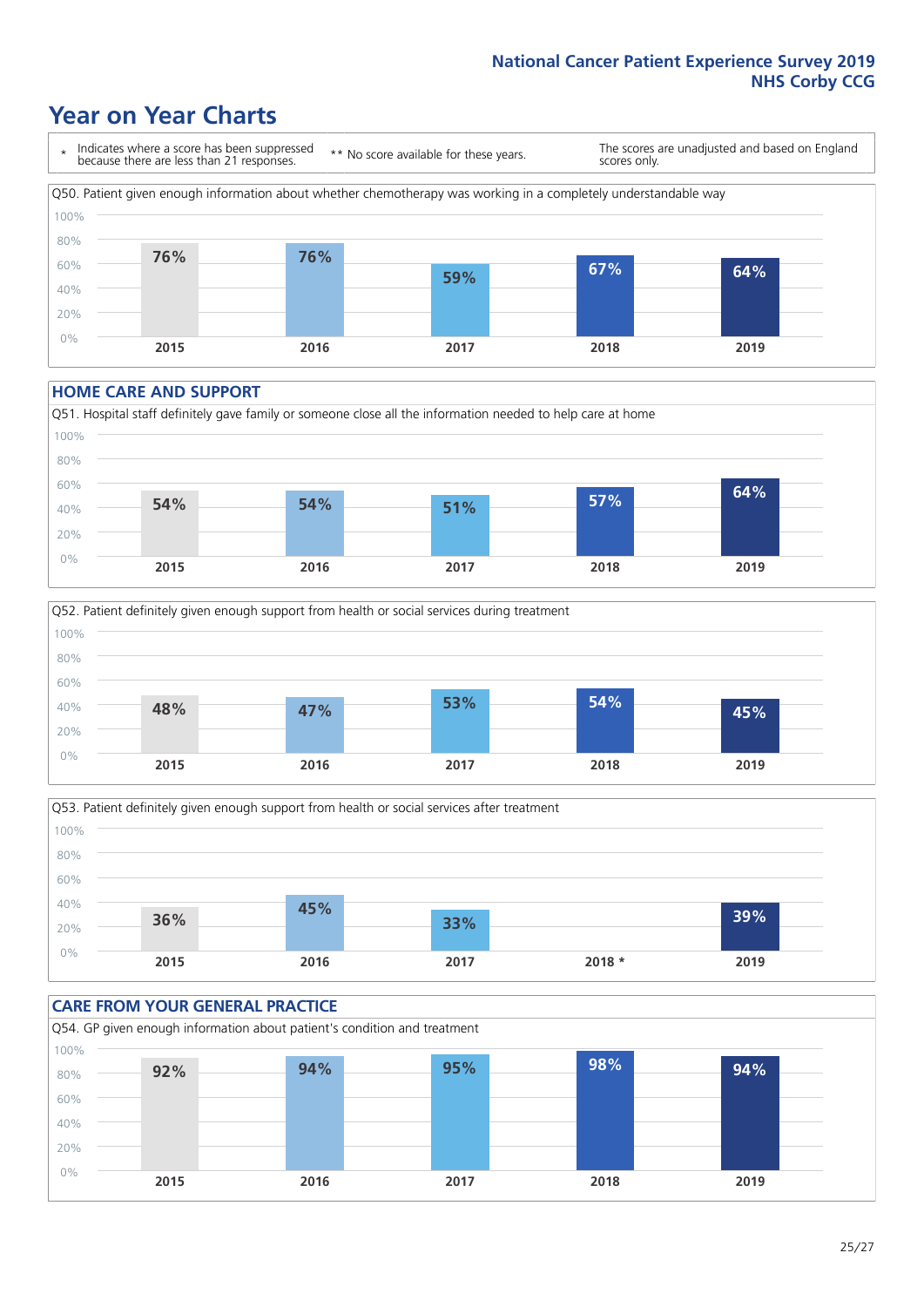# **Year on Year Charts**

\* Indicates where a score has been suppressed because there are less than 21 responses.

\*\* No score available for these years.

The scores are unadjusted and based on England scores only.



#### **YOUR OVERALL NHS CARE**







Q59. Patient felt length of time for attending clinics and appointments for cancer was about right